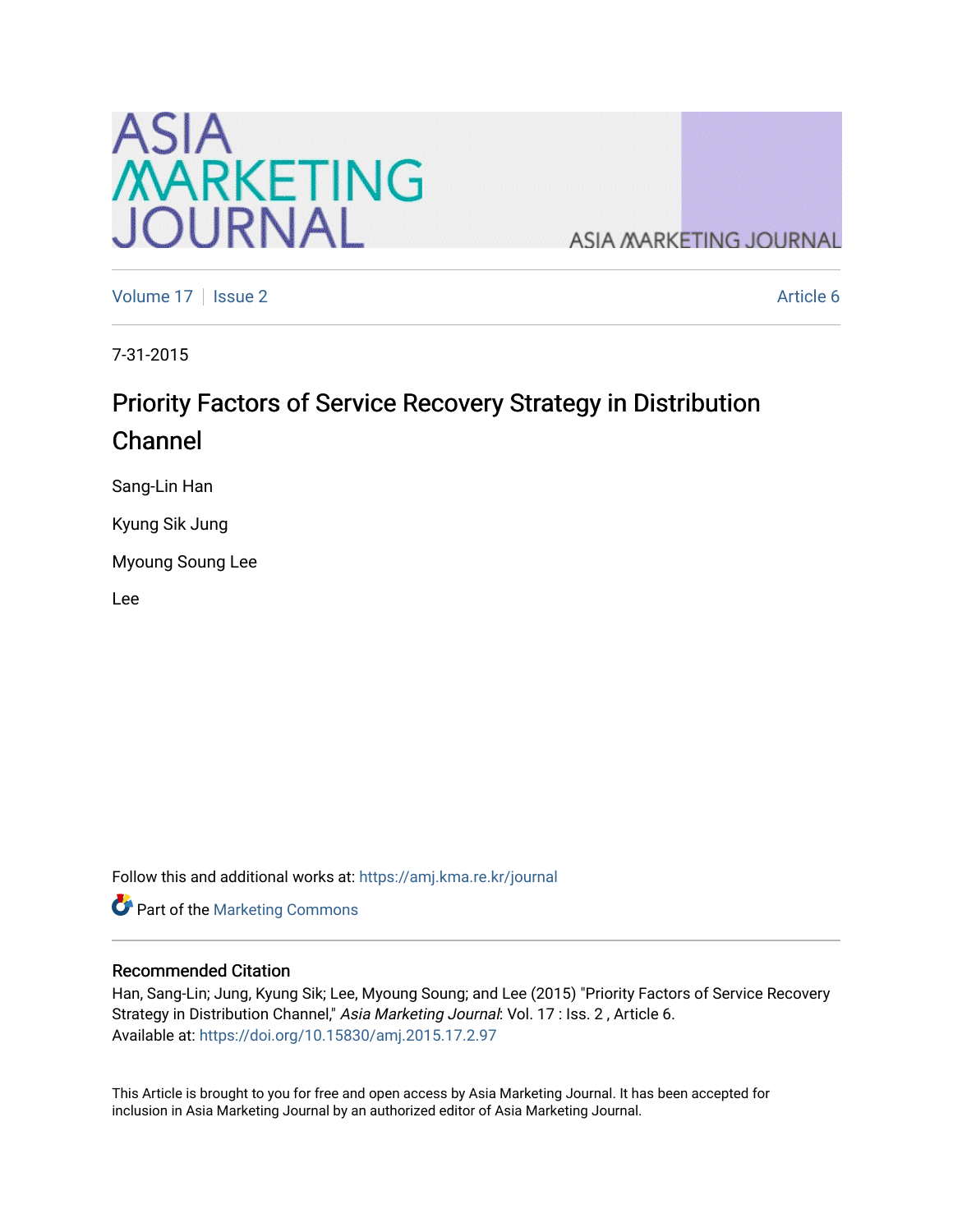# Priority Factors of Service Recovery Strategy in Distribution Channel

Sang-Lin Han\* Kyung Sik Jung\*\* Myoung Soung Lee<sup>\*</sup> Jong Won Lee\*\*\*\*

In this study, we tried to evaluate the relative importance and find out the differences in consumer perceptions regarding service recovery strategies and the service provider in the distribution industry by using AHP (Analytic Hierarchy Process) analysis method. Therefore in this study, we tried to systematize various recovery strategies which were considered very important during service failure process in the distribution industry and analyze the relative importance for each recovery strategy. We set hierarchy composed of four items of monetary, action-oriented, psychological, and assured level as primary selection criteria and a total of 16 items(indemnity, refund, gift, gift certificate, prompt resolution, exchange, manager support, explanation, apology, empathy, acknowledge, kindness, assortment, after service, manage subcontractor, manage employee) as secondary selection criteria. We tried to take one step further from the service sector and study service recovery strategies specialized in distributor services.

This study suggests various implications about service recovery strategies of distributors. First, this study can provide practical implications – e.g. service recovery efforts should be applied differently depending on service channels. There is a perceptual difference with respect to the importance of the types of service recovery strategies between service provider and final customer. Second, we can find theoretical implications in terms of identifying the priorities through hierarchy design of new recovery strategies and comparison of each element from the classifications of the current fractional recovery strategies. We hope to help service providers to build more efficient recovery strategy system based on the results of this study.

Key words: service failure, service recovery strategy, AHP, distribution, retailing, service channel

<sup>\*</sup> Professor of Marketing, Hanyang University (slhan@hanyang.ac.kr), First Author

<sup>\*\*</sup> Doctoral Student, Hanyang University (jks1983@naver.com), Corresponding Author

<sup>\*\*\*</sup> Doctoral Student, Hanyang University (sambaq2000@naver.com), Co-author

<sup>\*\*\*\*</sup> Lecturer, Baewha Women's University (ljw1101@hanyang.ac.kr), Co-author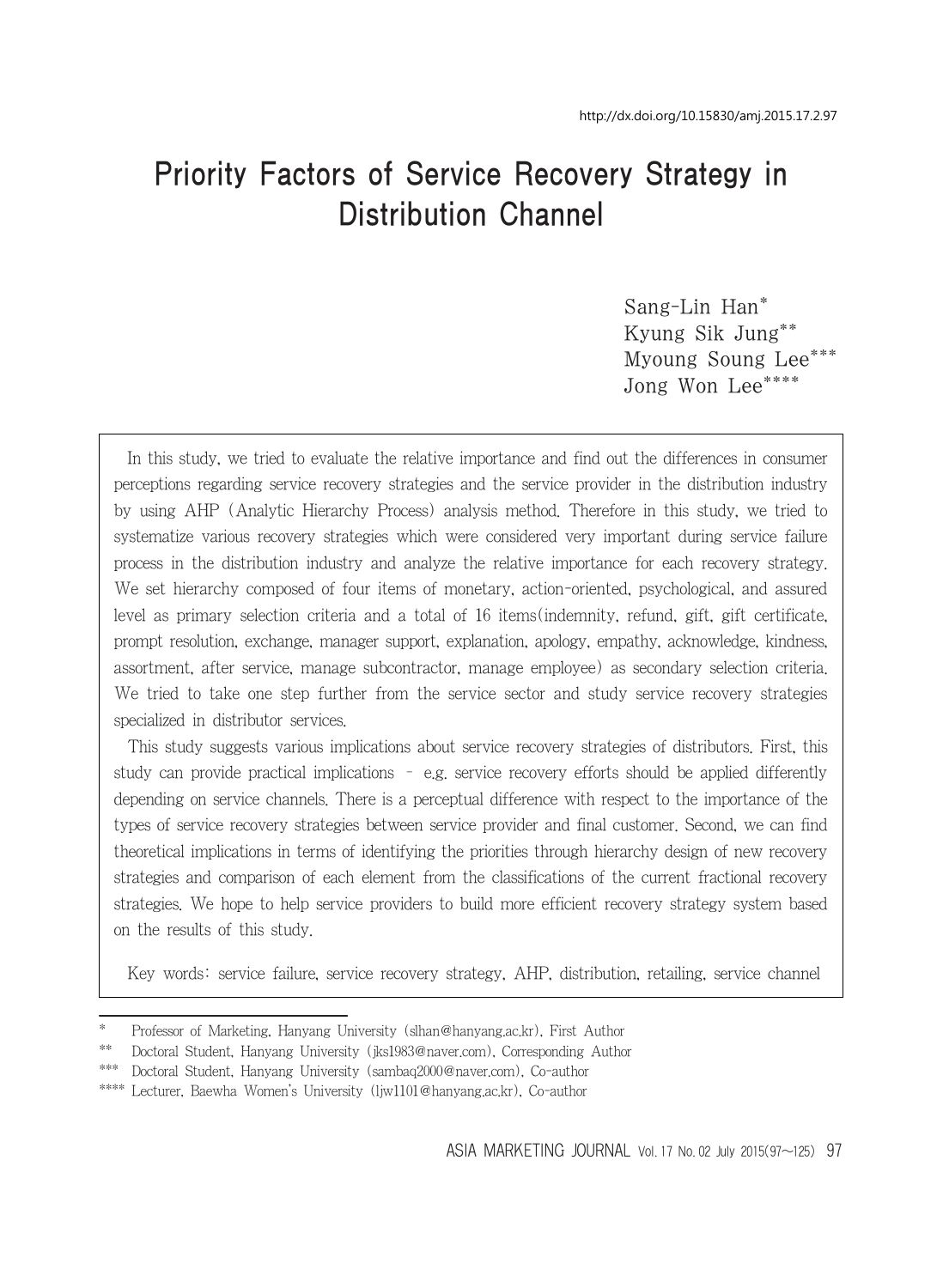## Ⅰ. Introduction

The development of technology brought about new retail business such as TV home shopping and e-commerce, social commerce in the distribution industry and changed the small-scale traditional living dependent structure to the large-scale enterprise type distribution structure. Due to these changes in the distribution industry, competition within the distribution channel as well as competition between distribution channels is being intensified. So, each distributor is putting its heart and soul to maintain the ongoing relationship with customers and trying to develop the relationship with customers through service differentiation, CRM (Customer Relationship Management). Maintaining the ongoing relationship between customers and distributors is very important for distributors given that securing new customers involves more costs and efforts than maintaining the existing customers in an increasingly competitive situation (Reichheld 1996).

Basically, there should be no factors causing customer dissatisfaction in order to maintain the ongoing relationship between distributors and customers. However, service failure still occurs, causing customer dissatisfaction by making the customer thinks the service as poor service. Even if distributors work hard not to cause service failure situations, it is difficult to avoid service failure due to the characteristics of

98 ASIA MARKETING JOURNAL Vol. 17 No. 02 July 2015

services (i.e. inseparability, intangibility and heterogeneity). However, appropriate recovery strategies for overcoming service failure in the situation after service failure ease customer dissatisfaction and even make customers use the same service again because they remember experiencing high satisfaction (Bitner, Booms, and Tetreault 1990).

Most previous studies with regard to service failure and recovery have carried out research in various aspects (Hoffman, Kelley, and Chung 2003) such as general types of service failure (Bitner et al. 1990; Gremler and Bitner 1992), customer's attribution for failure (Bitner, Booms, and Mohr 1994; Folkes and Kostos 1986), customer's expectations regarding service recovery (Kelley and Davis 1994), customer's evaluation process related to recovery (Goodwin and Ross 1992; Hoffman and Kelley 2000), type of fairness perceived by customers in the service recovery process and consequent customer response and influence (Mattila and Patterson 2004; Patterson, Cowley, and Prasongsukarn 2006). However, most studies on service failure just examined if service recovery strategies are influential and did not try to find out which recovery strategy customers think important. Also, it is important to study service failure and recovery strategies in the distribution industry because distribution services are ones increasing the value of the product through marketing mix and show different features from those of the general service industry.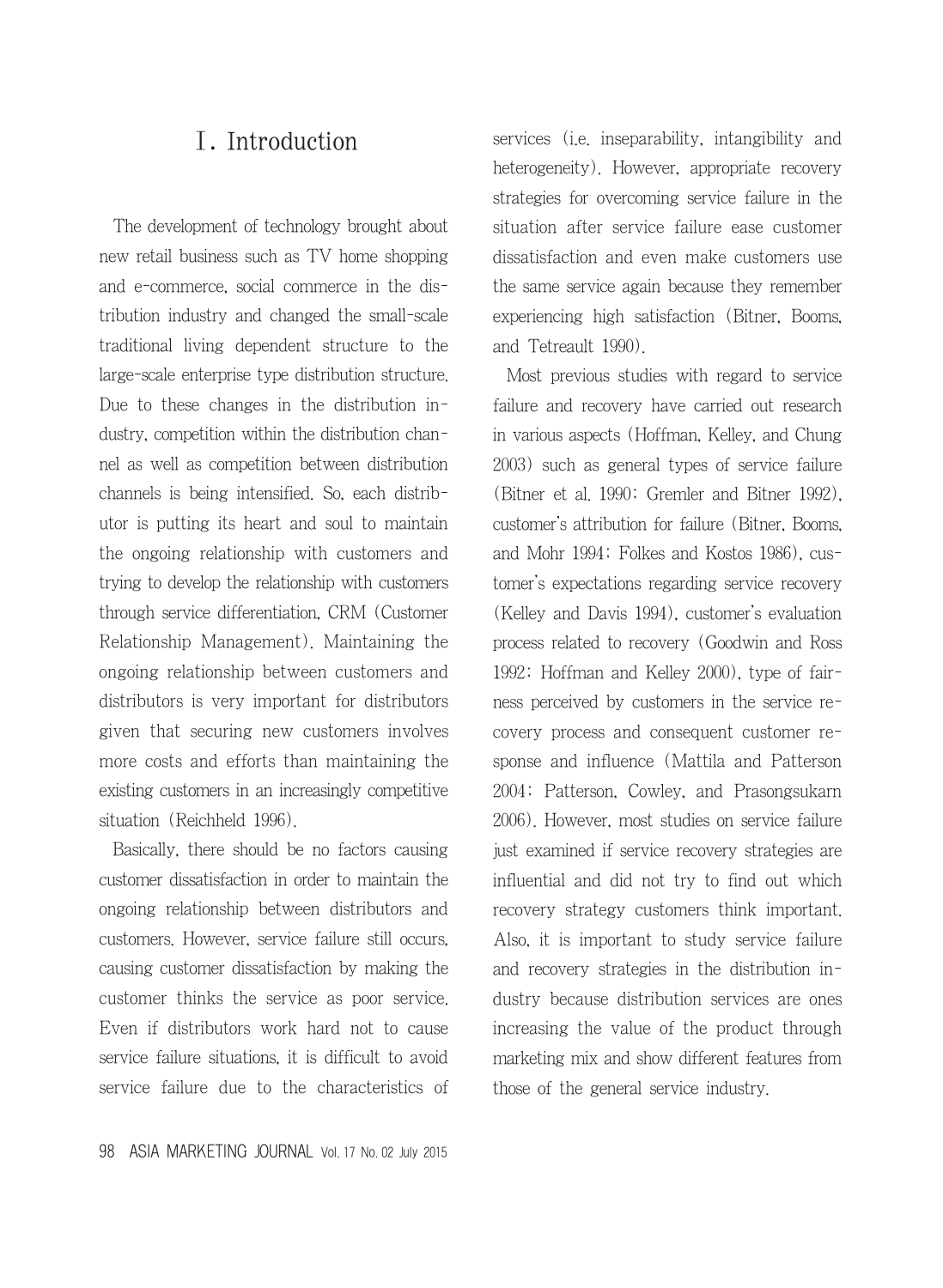In this study, we tried to evaluate the relative importance and find out the differences in perception regarding service recovery strategies perceived by the customer and the service provider in the distribution industry by using AHP (Analytic Hierarchy Process) analysis method. AHP is the decision making method for the purpose of systematic evaluation for each alternative if there are a number of decision-making objectives or evaluation criteria and relative priority evaluation is possible for numerous alternatives (Saaty 1990). Therefore in this study, we are to systematize recovery strategies considered important during service failure in the distribution industry and analyze the relative importance for each recovery strategy to provide basic data systematic strategy establishment for recovery during service failure. In addition, we are to help service providers to build more efficient recovery strategies system based on it.

## Ⅱ. Theoretical Background

#### 2.1 Service Failure and Recovery

In some cases, although service providers work hard to provide the best service, the service is not delivered properly. Service failure occurs when the service did not meet the level of service expected in advance and this causes the customer's negative feelings. That is, service failure can be said for customers to experience service results poorer than they expected and mean that the customers have a bad feeling for service process or results (Bell and Zemke 1987; Heskett, Sasser, and Hart 1990). Berry and Parasuraman (1991) defined service failure as dissatisfaction caused in the service process or result due to service provider's mistake etc. This means that customer dissatisfaction occurs in the process of services between the customer and the service provider and as a result, the customer feels unpleasant feelings and it mainly occurs in the interaction between companies or service providers and customers (Sparks and McColl-Kennedy 2001). Thus, the reaction of the customer who felt negative feelings by experiencing service failure not only declines the image and brand value of the service company but negatively affects the company's sales in the long run and eventually causes cause additional costs by service recovery efforts.

Companies are trying to pursue perfect services through a variety of efforts but it is difficult to avoid service failure due to the nature of human among the inherent distinctiveness of services. However, companies are using a variety of methods to address and minimize damage caused by service failure and this is called service recovery. The recovery for service failure can be defined as a wide range of activities taken by the service provider in response to the failure (Kelley and Davis 1994; Smith,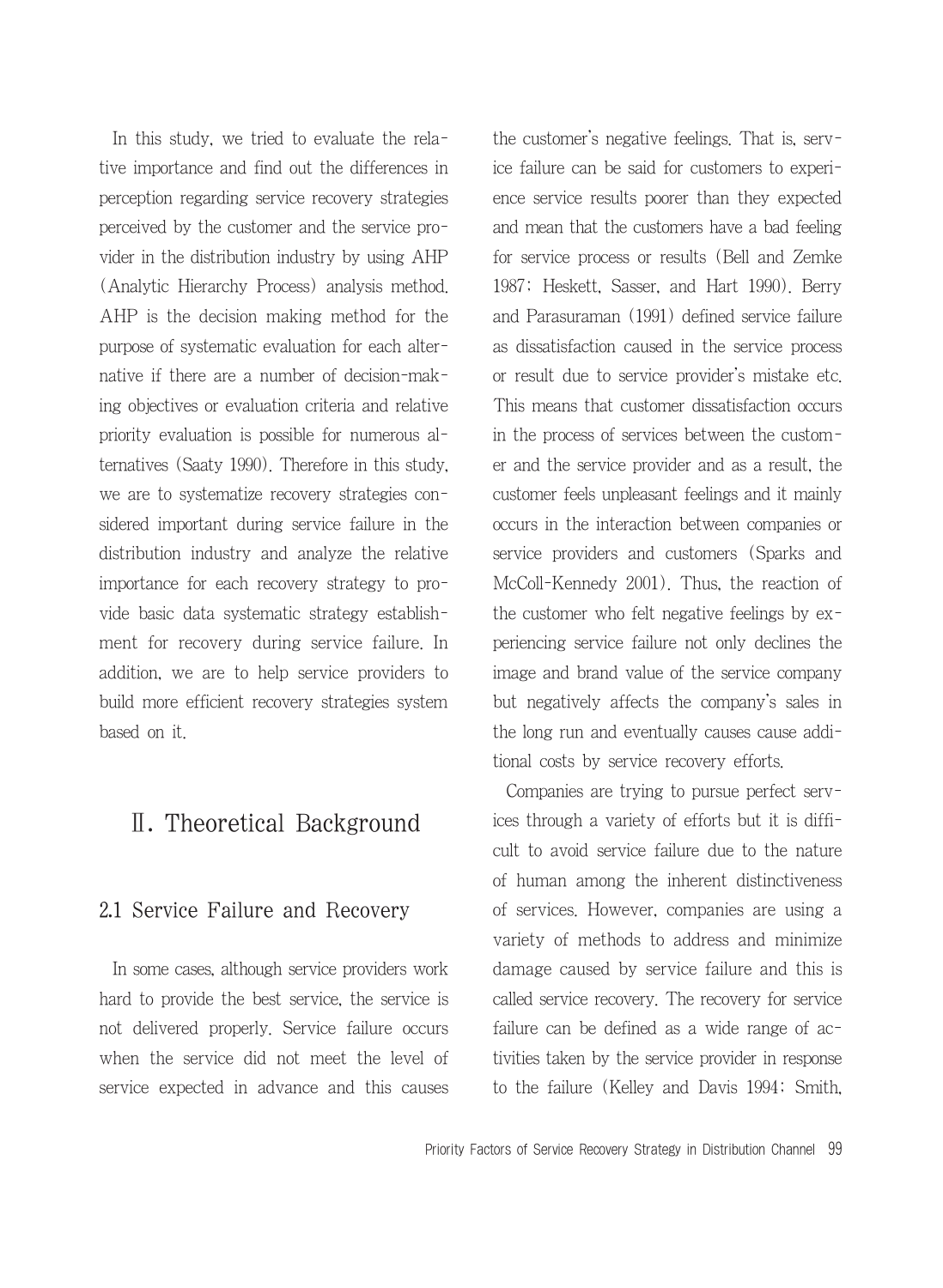Bolton, and Wagner 1999). Weun, Beatty, and Jones (2004) said that service recovery is a series of all actions that present solutions to the customer's dissatisfaction caused by any mistake regardless of the intent of companies. In addition, Etzel and Silverman (1981), McCollough and Bharadwaj (1992) proposed that efficient recovery strategies in case of service failure are more effective than good services from the beginning and may lead to service paradox situation because customers evaluate the provider more favorably. In other words, service failure situation can be regarded as a positive opportunity rather than a negative one to the service provider and it means if resolving the service failure well, the provider can enter into long-term relationships with customers. Johnston and Fern (1999) also reported that double deviation repeating the same mistake can lead to customer satisfaction if the company presents appropriate recovery strategies. They stressed that companies must pay attention to efforts to reduce service failure as well as recovery and put forth proper recovery strategies.

In order to make use of appropriate service recovery strategies, the difference in recognition between service providers and customers is important and Bitner et al. (1994) found out that there is a difference in perception of satisfactory or unsatisfactory situation depending on the customer and the service provider's perspective in service encounter situations. Also, Chung-Herrera et al. (2004) reported that differences

100 ASIA MARKETING JOURNAL Vol. 17 No. 02 July 2015

occurred according to the customer and the service provider's perspective in service failure and recovery efforts. The customer and the service provider made a quite different evaluation especially in bad recovery situation and this shows that they have different understanding of types of service failure, severity, recovery type and satisfaction for recovery between the customer and the service provider. Therefore, comparison of the difference in perception gap for service recovery strategies between service providers and customers is an important topic in service failure, recovery.

The fact that appropriate recovery strategies after service failure further strengthen the relationship with customers has a more important meaning in that if the dropout rate of customers is reduced by 5%, the profit rate can increase up to 85% especially in the distribution industry (Reichheld and Sasser 1990). It is very important to study service recovery strategies specialized in the distribution industry for the reasons that maintaining the relationship with customers has a more important meaning in the distribution industry and distributors' own specialized customer services are provided such as product assortment and parking service, mileage service, to increase the value of products handled by distributors. In addition, it is very important to identify the perception gap between customers and service providers for recovery strategies in service failure situations is a very important part in establishing relationship and it is also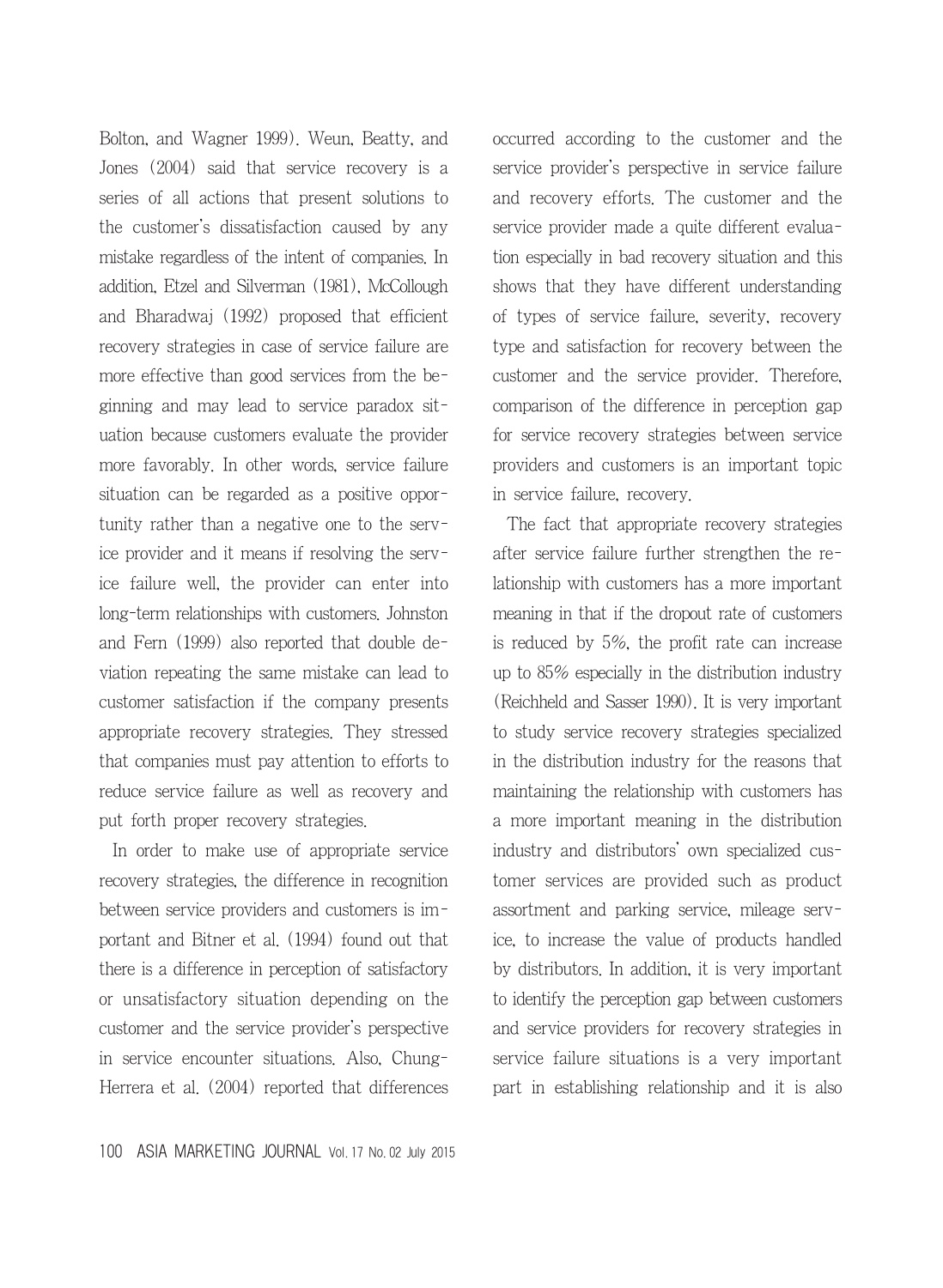very important to examine the priorities of service recovery strategies perceived by customers and those of recovery strategies perceived by service providers.

Research Question 1: How do the priority and importance of service recovery strategy factors appear depending on customers and service providers?

## 2.2 Face-to-Face, Non-Face-to-Face Service Channel

As the advantages of online shopping such as ease of obtaining information, saving time and effort, competitive price are highlighted due to recent development of communication technology, more and more people are enjoying online shopping (Koo 2006; Lim and Dubinsky 2004; Verhoef and Langerak 2001). Such emergence of a variety of communication due to the development of information and communication technology increases and promotes non-faceto-face service channels. Generally, non-faceto-face service channels mean the method that customers use distribution channels by using information and communication technology without direct contact with employees and represent transactions by using Internet and TV, phone, mail. On the contrary, face-to-face service channels mean all the methods of transactions through direct contact between customers and employees and include traditional distribution channels such as department stores, discount stores, convenience stores.

Channels used by customers depend on their disposition and circumstances, values and are changed depending on risk factors they perceive (Gupta, Su, and Walter 2004; Kim 2002). This is because there are some basic characteristic differences between face-to-face and non-faceto-face service channels.

First, major key elements are focused on information in non-face-to-face service channels while they are variously distributed to location and physical facilities, employees etc. in faceto-face service channels. This means that a number of key elements in face-to-face service channels are meaningless in non-face-to-face services (Zhang and Prybutok 2005).

Second, one-to-one communication is possible in face-to-face service channels but many-tomany communication is possible through information and communication technology in nonface-to-face service channels. In other words, customers can be providers of information in non-face-to-face service channels and various interactions are possible among customers (Li, Tan, and Xie 2002).

Finally, transactions in face-to-face service channels are carried out by contact between customers and employees while transactions in non-face-to-face service channels are conducted by latest information and communication technologies through Internet, smart devices as well as traditional means of communication such as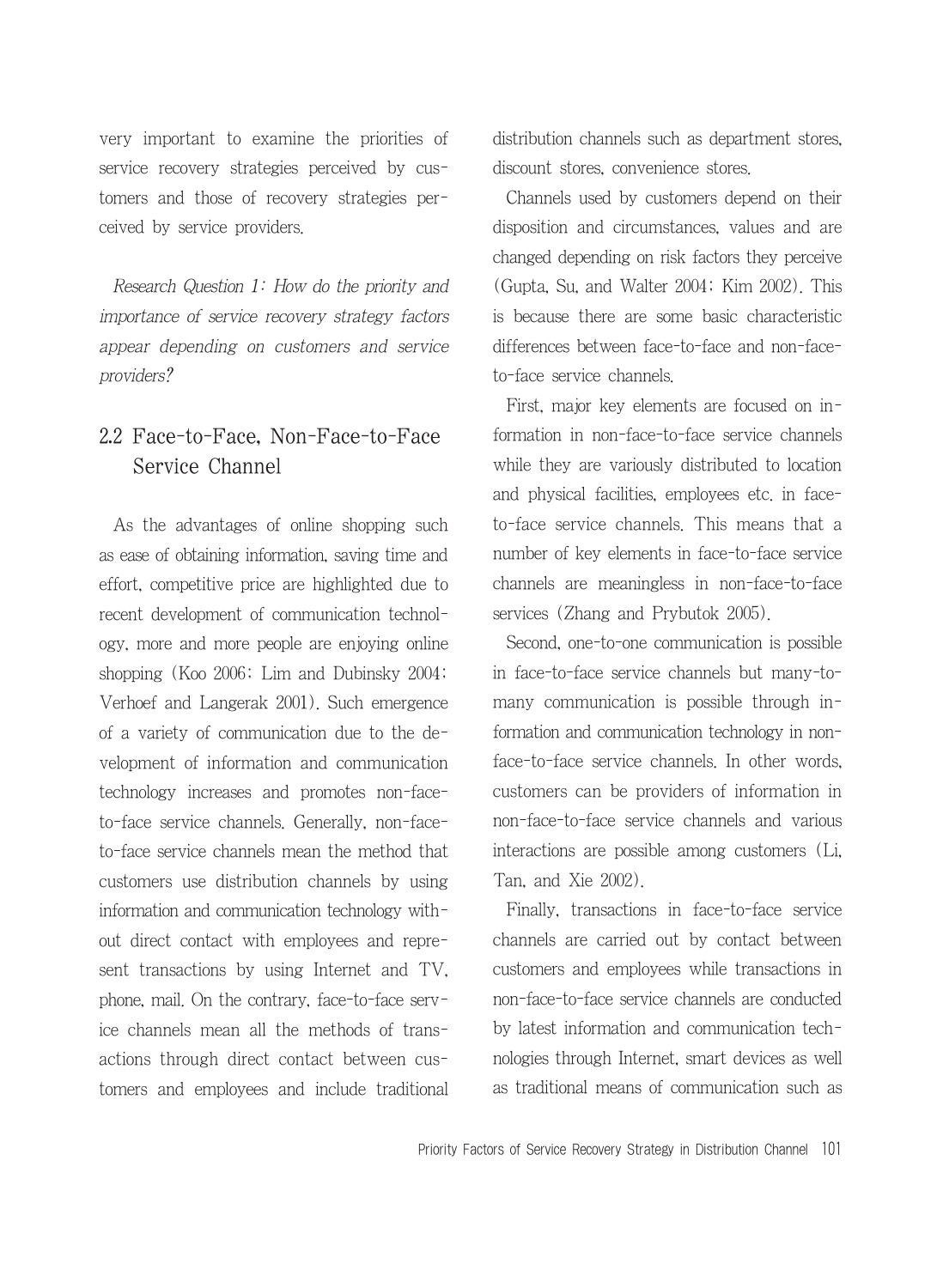TV and telephone.

As shown above, there are fundamental differences between face-to-face and non-faceto-face service channels and service levels perceived by customers may be different because of this (Li et al. 2002). This means that there may be differences in priority of recovery strategies during service failure. Thus, in this study, we set the following research question in order to examine the characteristics of importance and priority in recovery strategies between faceto-face and non-face-to-face service channels.

Research Question 2: How do the priority and importance of recovery strategy factors after service failure appear depending on face-toface and non-face-to-face service channels?

#### 2.3 AHP

If evaluation criteria are two or digitized in decision-making, people can determine priorities relatively easily. However, if evaluation criteria are multiple, it is difficult to determine priorities easily. Moreover, evaluation criteria themselves are intangible and qualitative difficult to quantify, decision making is more difficult. Like this, if decision is made based on a number of evaluation criteria difficult to quantify, AHP helps decision-making by organizing factors in order of priorities. AHP is one of multi-criteria decision making techniques and means to consistently determine the value of a given alternative to calculate the importance and its purpose is to offer overall view of the complex issue inherent in decision-making and help decision makers to evaluate by comparing identical factors. Also, it is used in a wide variety of areas such as business administration, public administration, public studies, social issues, engineering, manufacturing, and government policy (Saaty 1990; Saaty and Vargas 2001; Triantaphyllou and Mann 1995; Vaidya and Kumar 2006).

This AHP analysis method is carried out through the following four steps.

The first step begins by setting the decisionmaking hierarchy and is to define the selection and concept related to decision-making problems and to classify interrelated evaluation factors into levels to set the decision making hierarchy. In the top level, the most comprehensive decision-making purpose is placed and more and more specific evaluation factors are placed as the level is lower (Saaty 1980).

In the second step, data for determination are collected through pairwise comparison between evaluation factors. At this time, 9-point scale is given to importance of each evaluation factor and pairwise comparison matrix is created. Importance is up to 9 points because people can compare  $7(\pm 2)$  objects at the same time (Miller 1956). In addition, if lower evaluation factors are consists of  $n$  factors, it is necessary to compare total  $n(n-1)/2$  times (Saaty and Vargas 1982). Pairwise comparison of each evaluation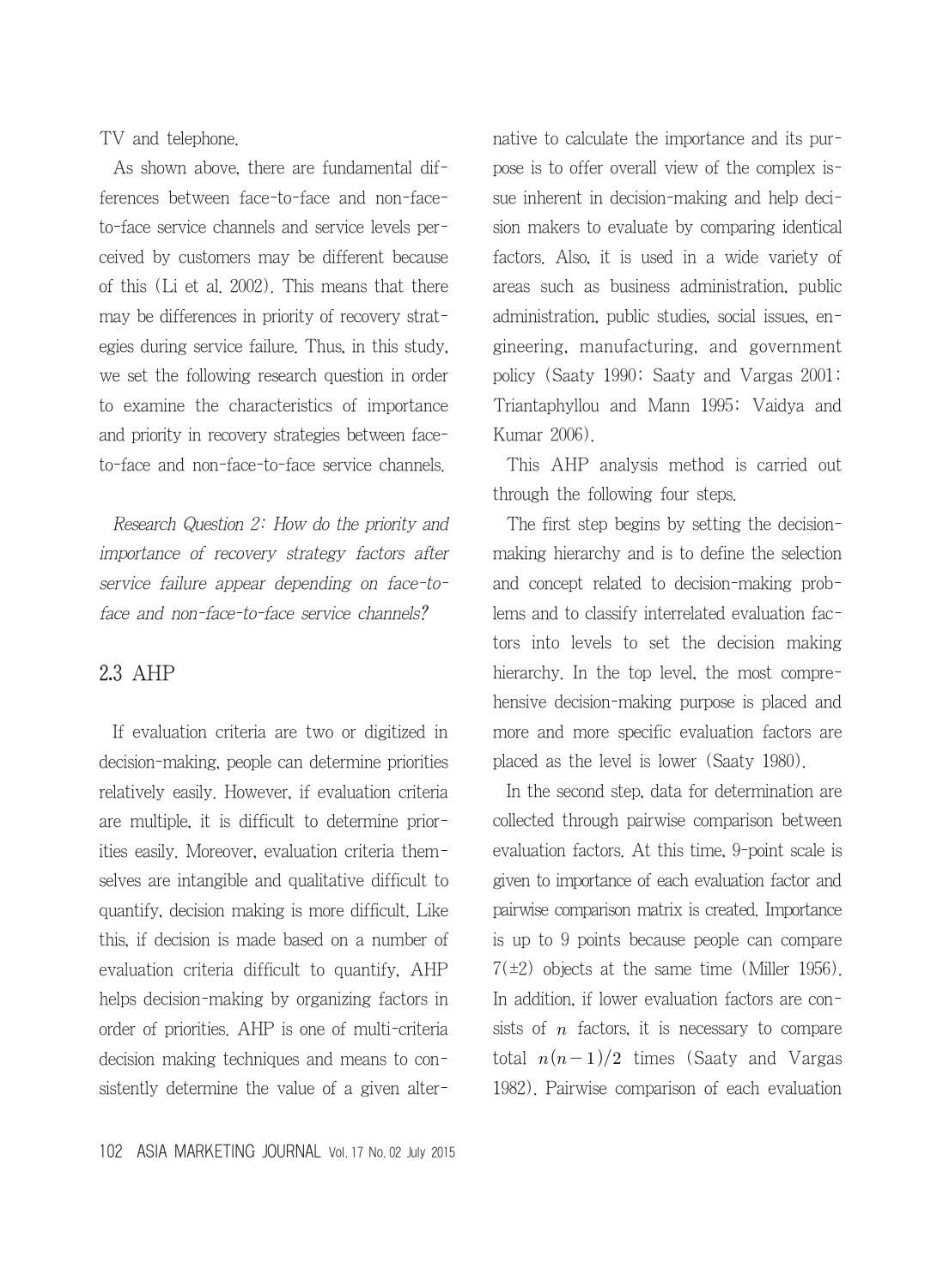factor takes inverse number based on the opposite angle and is expressed as pairwise comparison matrix  $A$  as follows.

$$
A = \begin{bmatrix} 1 & a_{12} & a_{13} & \cdots & a_{1n} \\ a_{21} & 1 & a_{23} & \cdots & a_{2n} \\ a_{31} & a_{32} & 1 & \cdots & a_{3n} \\ \vdots & \vdots & \vdots & \cdots & \vdots \\ a_{n1} & a_{n2} & a_{n3} & \cdots & 1 \end{bmatrix}
$$
  
Here  $a_{ij} = 1/a_{ji}$ ,  $a_{ii} = 1$ ,  $\forall i$ 

In the third step, the relative weight of each evaluation factor is estimated by using the eigenvalue method. If relative importance is  $w_i(i = 1, 2, \dots, n)$  for *n* comparable evalua-

tion factors in one level, it can be estimated to  $a_{ij} = w_i/w_j(i, j = 1, 2, ..., n)$ . Thus the following equation is established.

$$
\sum_{i}^{n} a_{ij} \cdot w_j \cdot \frac{1}{w_i} = n (i, j = 1, 2, \cdots, n)
$$

This is also as follows.

$$
\sum_{i}^{n} a_{ij} \cdot w_j = n \cdot w_i \ (i, j = 1, 2, \cdots, n)
$$

Matrix A composed of factor  $a_{ij}$  can be expressed as follows.

| Intensity of<br>importance | Definition                                                   | Explanation                                                                                                                                                  |
|----------------------------|--------------------------------------------------------------|--------------------------------------------------------------------------------------------------------------------------------------------------------------|
| 1                          | Equal importance                                             | Two activities contribute equally to the objective                                                                                                           |
| 3                          | Moderate importance of<br>one over another                   | Experience and judgment strongly favor one activity over another                                                                                             |
| 4                          | Essential or strong<br>importance                            | Experience and judgment strongly favor one activity over another                                                                                             |
| 7                          | Very strong importance                                       | An activity is strongly favored and its dominance demonstrated in<br>practice                                                                                |
| 9                          | Extreme importance                                           | The evidence favoring one activity over another is of the highest<br>possible order of affirmation                                                           |
| 2, 4, 6, 8                 | Intermediate values<br>between the two<br>adjacent judgments | When compromise is needed                                                                                                                                    |
| Reciprocals                |                                                              | If activity $i$ has one of the above nonzero numbers assigned to it when compared with<br>activity j, then j has the reciprocal value when compared with $i$ |

|  |  |  |  | <table 1=""> Scale of Relative Importance</table> |
|--|--|--|--|---------------------------------------------------|
|--|--|--|--|---------------------------------------------------|

Source: Saaty, T. L. (1990), "How to make a decision: The Analytic Hierarchy Process," European Journal of Operational Research, 48(1), 9-26.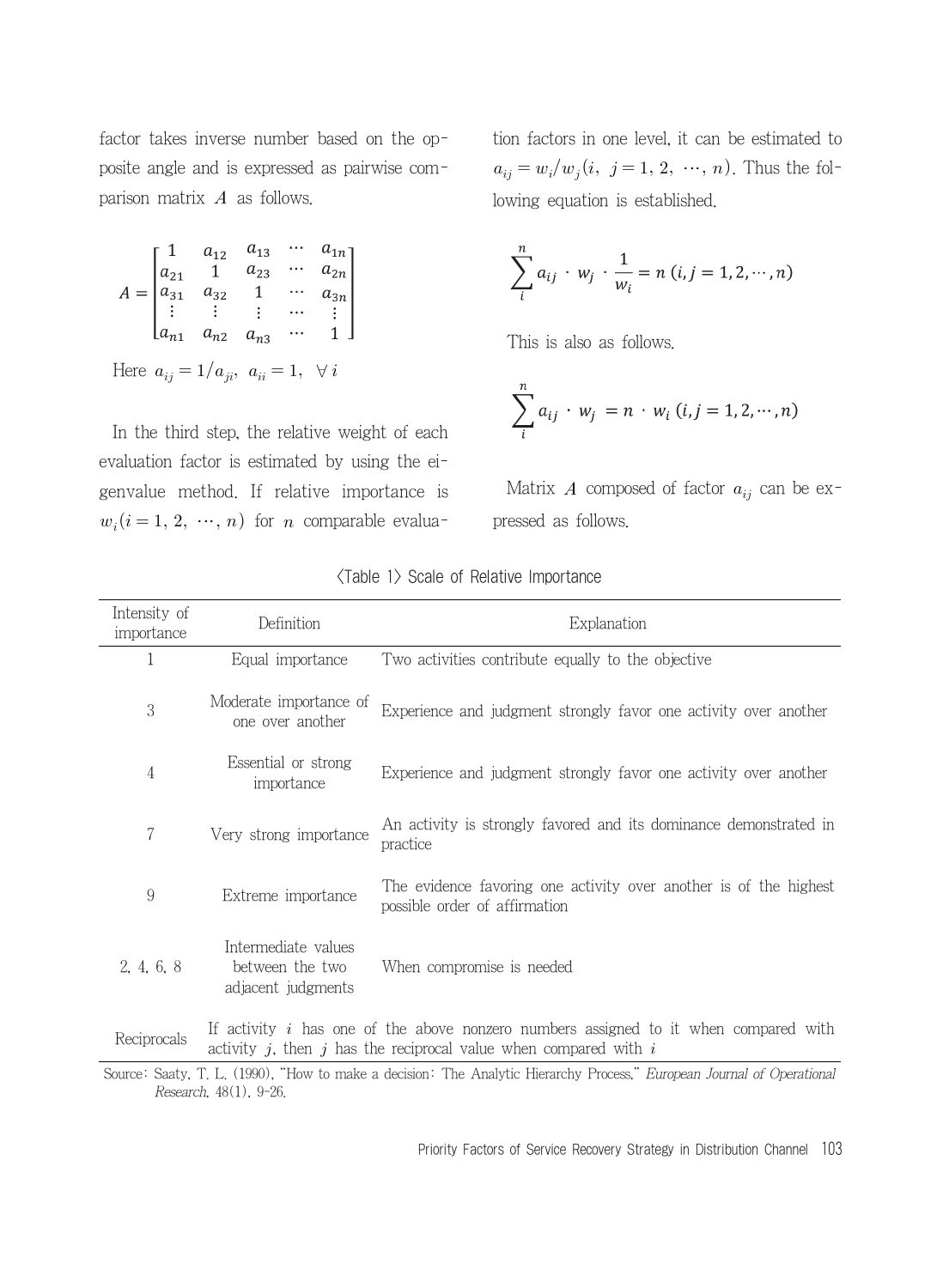$$
A = \begin{bmatrix} w_1/w_1 & w_1/w_2 & w_1/w_3 & \cdots & w_1/w_n \\ w_2/w_1 & w_2/w_2 & w_2/w_3 & \cdots & w_2/w_n \\ w_3/w_1 & w_3/w_2 & w_3/w_3 & \cdots & w_3/w_n \\ \vdots & \vdots & \vdots & \vdots & \cdots & \vdots \\ w_n/w_1 & w_n/w_2 & w_n/w_3 & \cdots & w_n/w_n \end{bmatrix}
$$

This is the same as eigenvalue problem in linear algebra and therefore, it is possible to obtain  $w$  in the following according to the eigenvalue method.

$$
A\cdot w=n\cdot w
$$

Here,  $w = [w_1, w_2, w_3, \cdots w_n]$  is the right eigenvector of matrix  $A$  and  $n$  is eigenvalue of matrix  $A$ .

However, AHP assumes that evaluation by pairwise comparison is not correct and therefore,  $w$  must be estimated. Assuming that weight  $w$  of each factor for pairwise comparison matrix  $\boldsymbol{A}$  is unknown, this matrix is called as  $A$  and weight  $w$  estimated for this matrix can be calculated using the following equation.

$$
A\cdot w=\lambda_{max}\cdot w
$$

Here, maximum eigenvalue of 
$$
\lambda_{max}
$$
: matrix A

Since  $\lambda_{max}$  is always greater than or equal to *n*, as the value of  $\lambda_{max}$  gets closer to *n*, pairwise comparison matrix  $A$  can be interpreted as consistent. Consistency can be tested through CI (Consistency Index) and CR (Consistency Ratio).

$$
CI = (\lambda_{max} - n)/(n - 1)
$$
  
CR = (CI/RI) × 100%

Here, RI (Random Index) means to optionally extract integers from 1 to 9 and then create inverse number matrix to obtain CI. Generally, if CR value is shown within 10%, the response is accepted as consistent and reliable (Saaty 1990).

In the final step, ranking is obtained by putting relative weight of evaluation factors present in each level. At this time, comprehensive importance vector determining the priority for lowest alternatives for top level decision-making is obtained and this can be obtained by putting the relative weight of each alternative together.

Specifically, comprehensive importance for alternatives of  $k$ th sub-level can be obtained through the following equation.

$$
C[1,k] = \prod_{i=2}^{k} B_i
$$

 $C[1, k]$ : Comprehensive weight of kth level fac-

|  |                | 2 3 4 5 6 7 8                      |  |  |  |
|--|----------------|------------------------------------|--|--|--|
|  | $\overline{1}$ | 0.58 0.90 1.12 1.24 1.32 1.41 1.45 |  |  |  |

<Table 2> Random Index

104 ASIA MARKETING JOURNAL Vol. 17 No. 02 July 2015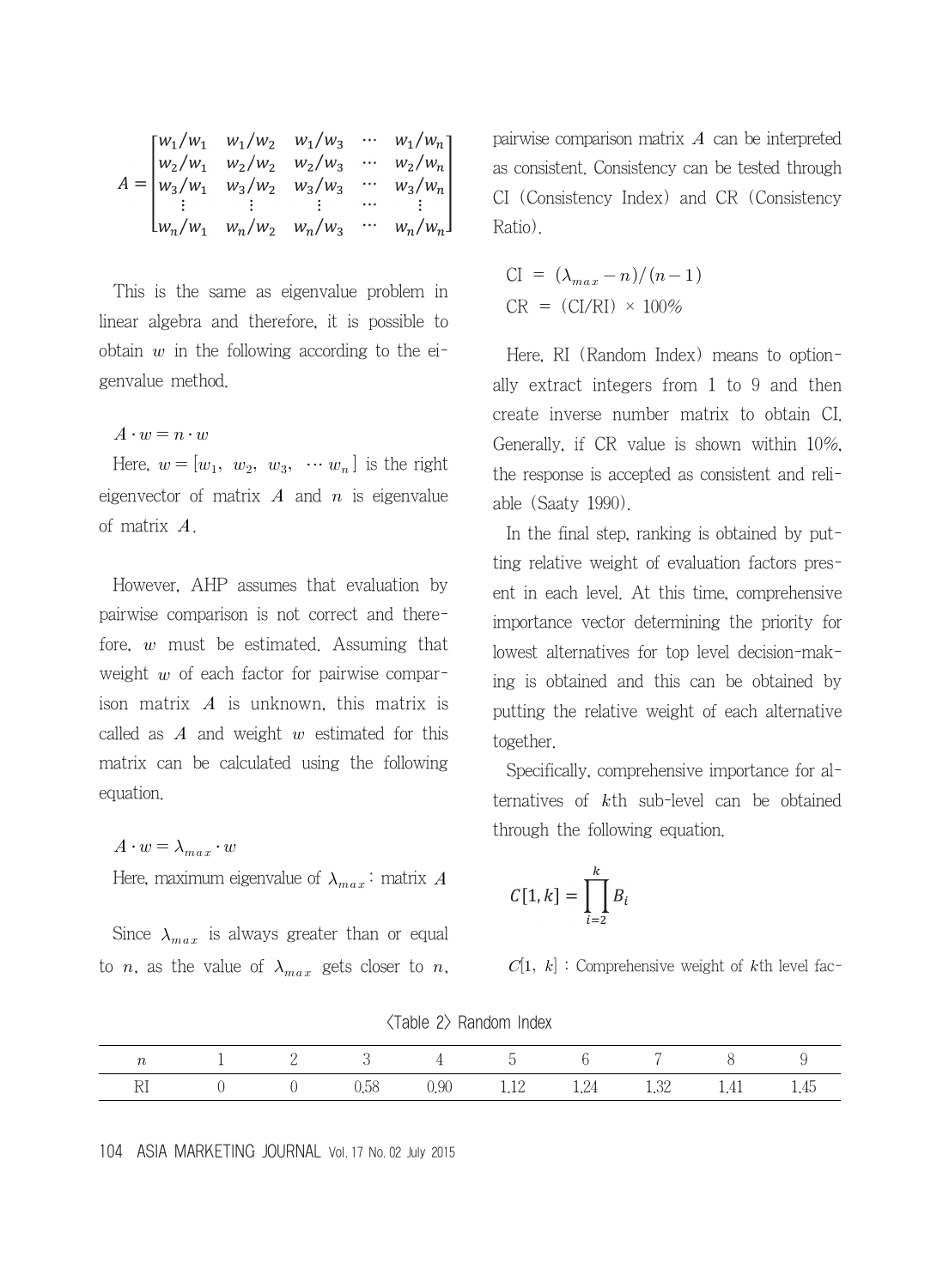tor for the first level

| $B_i$       | : $(n_{i-1})$ $\cdot$ $n_i$ matrix including the line |
|-------------|-------------------------------------------------------|
|             | constituting estimated $w$ vector                     |
| $n_{\cdot}$ | : Number of factors of <i>i</i> th level              |

## Ⅲ. Methods

## 3.1 Setting of Service Recovery Hierarchy Map

The most important part in analyzing the priorities by AHP is to set and structure evaluation factors to set decision-making hierarchy. In order to set appropriately structured decision-making hierarchy by comprehensively organizing and putting together several alternatives of service recovery in service failure situations, we examined a variety of previous studies related to service recovery.

In the study on service recovery strategies, Bell and Zemke (1987) classified recovery strategies into urgent reinstatement, empathy, apology, symbolic atonement, follow-up and Bitner et al. (1990) classified the components of service recovery strategies into 4 kinds of acknowledgement, explanation, apology, compensation. In addition, Smith et al. (1999) classified service recovery strategies according to fairness theory and shows that there are distributive justice (compensation), procedural justice (response speed), interactional justice (apology, recovery initiation).

In the study related to service failure and recovery of the distribution industry, Kelley, Hoffman, and Davis (1993) and Forbes, Kelley, and Hoffman (2005) classified recovery strategies of retail and e-commerce retail into 12, 11, respectively through CIT (Critical Incidents Technique). In these two studies, same recovery strategies (discount, correction, correction plus, replacement, apology, refund, store credit, unsatisfactory correction, failure escalation, nothing) were presented regardless of online and offline retails but other recovery strategies were also presented due to the nature of the channel. In case of offline retails, manager/employee intervention and customer initiated were shown and in case of online retail, replace at brick and mortar was added.

In the exploratory study on service failure factors and recovery strategies of internet shopping mall companies, Jang and Park (2005) classified recovery strategies into 8 kinds such as nothing, apology, cash refund, exchange, replacement of other good/service, replacement of point, coupon, discount. To questions about recovery strategies that customers want to additionally request to shopping mall companies, various answers have been proposed such as accurate information, immediate response of the service provider, kindness, good quality products, thorough management of partner firms, thorough A/S etc. In addition, many strategies have been mentioned by various studies on service recovery and they are summarized in  $\langle$ Table 3 $\rangle$ .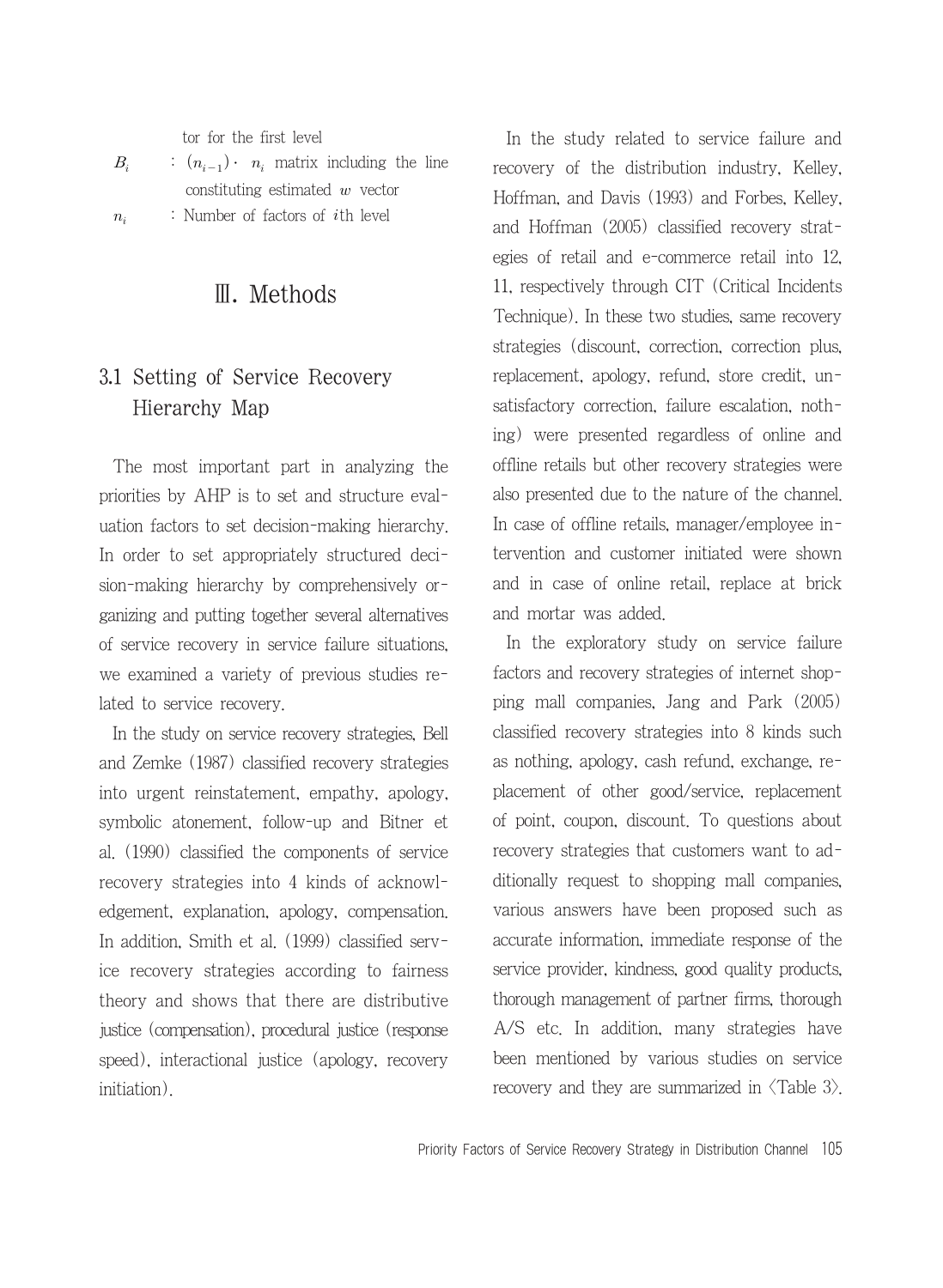| Scholars                     | Industry                         | Service recovery strategy type                                                                                                                                                                                                                                                                                                                                                                                                                                                                                                                                                                                                                                                |
|------------------------------|----------------------------------|-------------------------------------------------------------------------------------------------------------------------------------------------------------------------------------------------------------------------------------------------------------------------------------------------------------------------------------------------------------------------------------------------------------------------------------------------------------------------------------------------------------------------------------------------------------------------------------------------------------------------------------------------------------------------------|
| Bell and<br>Zemke (1987)     |                                  | apology, urgent reinstatement, empathy, symbolic atonement, follow-up                                                                                                                                                                                                                                                                                                                                                                                                                                                                                                                                                                                                         |
| Bitner<br>et al. (1990)      | airline,<br>hotel.<br>restaurant | acknowledgement, explanation, apology, compensation                                                                                                                                                                                                                                                                                                                                                                                                                                                                                                                                                                                                                           |
| Kelley<br>et al. (1993)      | retail                           | discount, correction, manager/employee intervention, correction plus,<br>replacement, apology, refund, store credit, customer initiated, unsatisfactory<br>correction, failure escalation, nothing                                                                                                                                                                                                                                                                                                                                                                                                                                                                            |
| Hoffman<br>et al. (1995)     | restaurant                       | free food, discount, coupon, managerial intervention, replacement, correction,<br>apology, nothing                                                                                                                                                                                                                                                                                                                                                                                                                                                                                                                                                                            |
| Johnston and<br>Fern (1999)  | bank                             | A, single deviation to satisfy : put it right, quickly, modest apology, written<br>confirmation, deal with third party, refund costs incurred, assure not<br>happen again<br>B. single deviation to delight $\div$ put it right, quickly, modest apology, written<br>confirmation, deal with third party, refund costs incurred, assure not<br>happen again, follow up call or letter, apologize by letter<br>C, double deviation to satisfy : staff to put themselves out, put it right<br>better/faster, involve higher authority, provide compensation, managerial<br>apology, written assurance, written explanation<br>D. double deviation to delight : nothing possible |
| Smith<br>et al. (1999)       | hotel,<br>restaurant             | compensation, response speed, apology, recovery initiation                                                                                                                                                                                                                                                                                                                                                                                                                                                                                                                                                                                                                    |
| Hoffman<br>$et$ al. $(2003)$ | hotel,<br>restaurant             | A. compensatory responses : gratis, discount, coupon, free upgrade, free<br>ancillary product<br>B. action-oriented responses: total replacement of good/service, correction,<br>substitution, cash refund, store credit<br>C, other responses: failure escalation, empathetic response, managerial<br>intervention, referred customer elsewhere, no response                                                                                                                                                                                                                                                                                                                 |
| Forbes<br>et al. (2005)      | $e-$<br>commerce                 | discount, correction, correction plus, replacement via original channel, apology,<br>refund, store credit, unsatisfactory correction, failure escalation, nothing,<br>replace at brick and mortar                                                                                                                                                                                                                                                                                                                                                                                                                                                                             |
| Jang and<br>Park (2005)      | internet<br>retailing            | nothing, apology, cash refund, exchange, replacement of other good/service,<br>replacement of point, coupon, discount, others                                                                                                                                                                                                                                                                                                                                                                                                                                                                                                                                                 |
| Chuang<br>et al. (2012)      | banking<br>industry              | psychological, tangible                                                                                                                                                                                                                                                                                                                                                                                                                                                                                                                                                                                                                                                       |

#### <Table 3> Service Recovery Strategy Type

106 ASIA MARKETING JOURNAL Vol. 17 No. 02 July 2015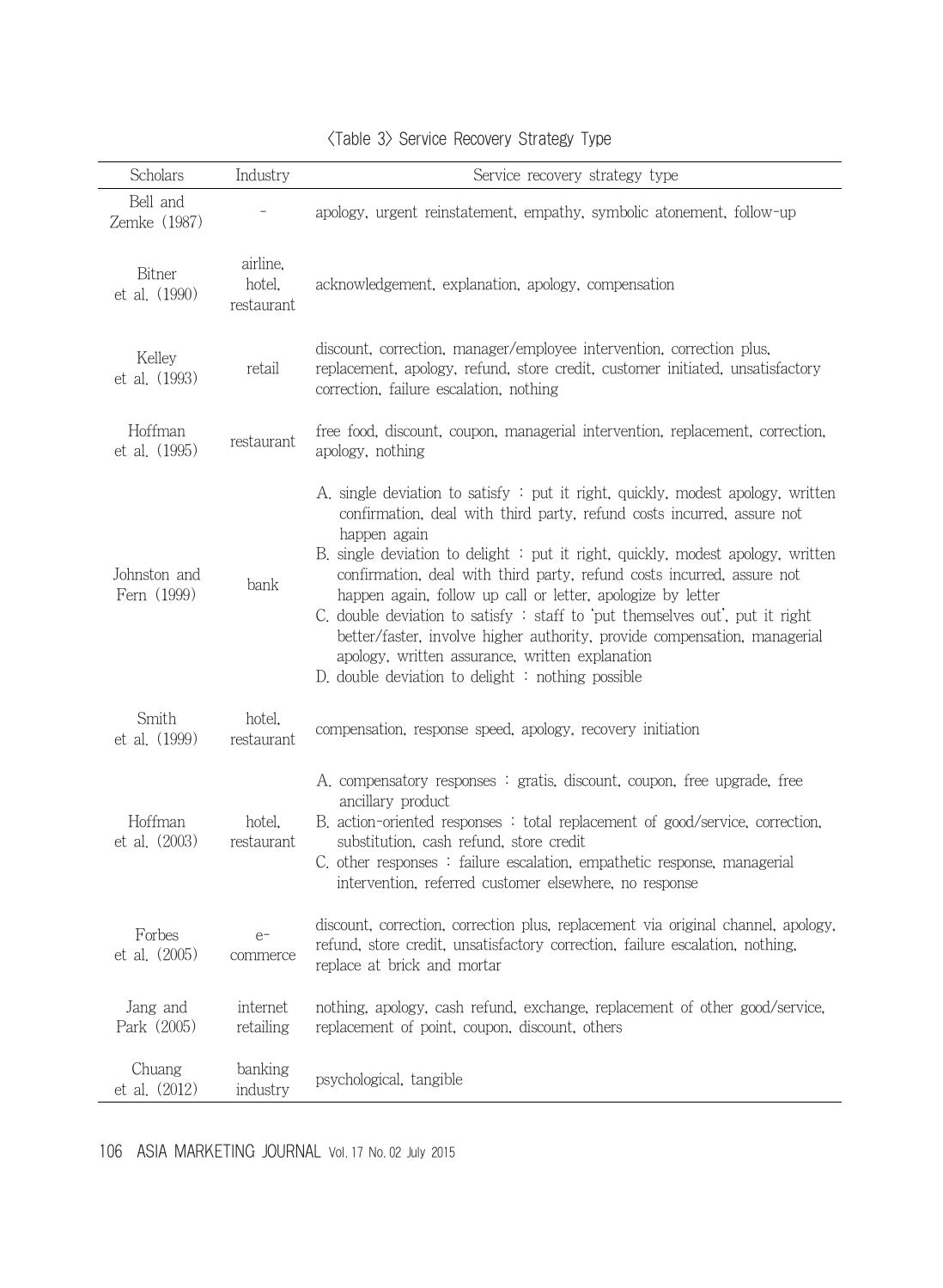Distribution industry is in the form in which complex services are combined and a variety of efforts are required to maintain customer relationships. A variety of services need to be provided such as product assortment, price, quality, employees, store locations, additional facilities, working hours, payment method, convenience, accessibility and the cause of service failure can be found in many places. Also, service failure of distributors can be triggered in more various forms because distributors are traditionally located in the center of the distribution channel and are closely related with production and manufacturers and other distributors as well as customers. For example, most customers complain defects of the product that they purchased to the seller and strictly speaking, this case is the manufacturer's service failure not distributor's. However, due to the nature of the distributor, this service failure leads to degradation of service of the distributor. Recently, many distributors make a contract with delivery companies to conduct delivery services and just as service failure for this worsens the quality of service of distributors, unforeseen service failure is caused by partner firms. Because of these points, counterplans for service recovery strategies must be arranged even if distributors themselves do not cause service failure. Fully given the characteristics of the distribution industry, recovery strategies for service failure need to properly fuse recovery strategies of various dimensions mentioned

in the existing service industry and recovery strategies of service guarantee type specialized in the distribution industry as shown in <Table 3>. Putting concepts on service guarantee presented by many scholars together, service guarantee is a promise provided to customers at the enterprise level for services to be provided to customers (Hays and Hill 2001; Liden and Skalen 2003; McCollough and Gremler 2004) and furthermore, it is a formal promise designed by the service provider in order to reduce the loss of customers in service failure situations (McCollough 2010). Therefore, service guarantee can be provided as a means for service recovery (Tax and Brown 1998). That is, it increases the possibility for customers to continuously select the service company by promising good service and maintaining service quality consistently perceived by customers (Liden and Skalen 2003; Singh 1990) and reduces the risk perceived by customers by telling customers the step of service recovery in service failure situations (Berry and Yadav 1996). The assured level presented in this study is different from existing service guarantee at action time. That is, the existing guaranteeing level is presented before customers receive services directly and serves to reduce risks for service companies (Berry 1995). However, assured level presented in this study is a service recovery strategy provided to customers in service failure situations after service experience and plays a role of convincing through promise with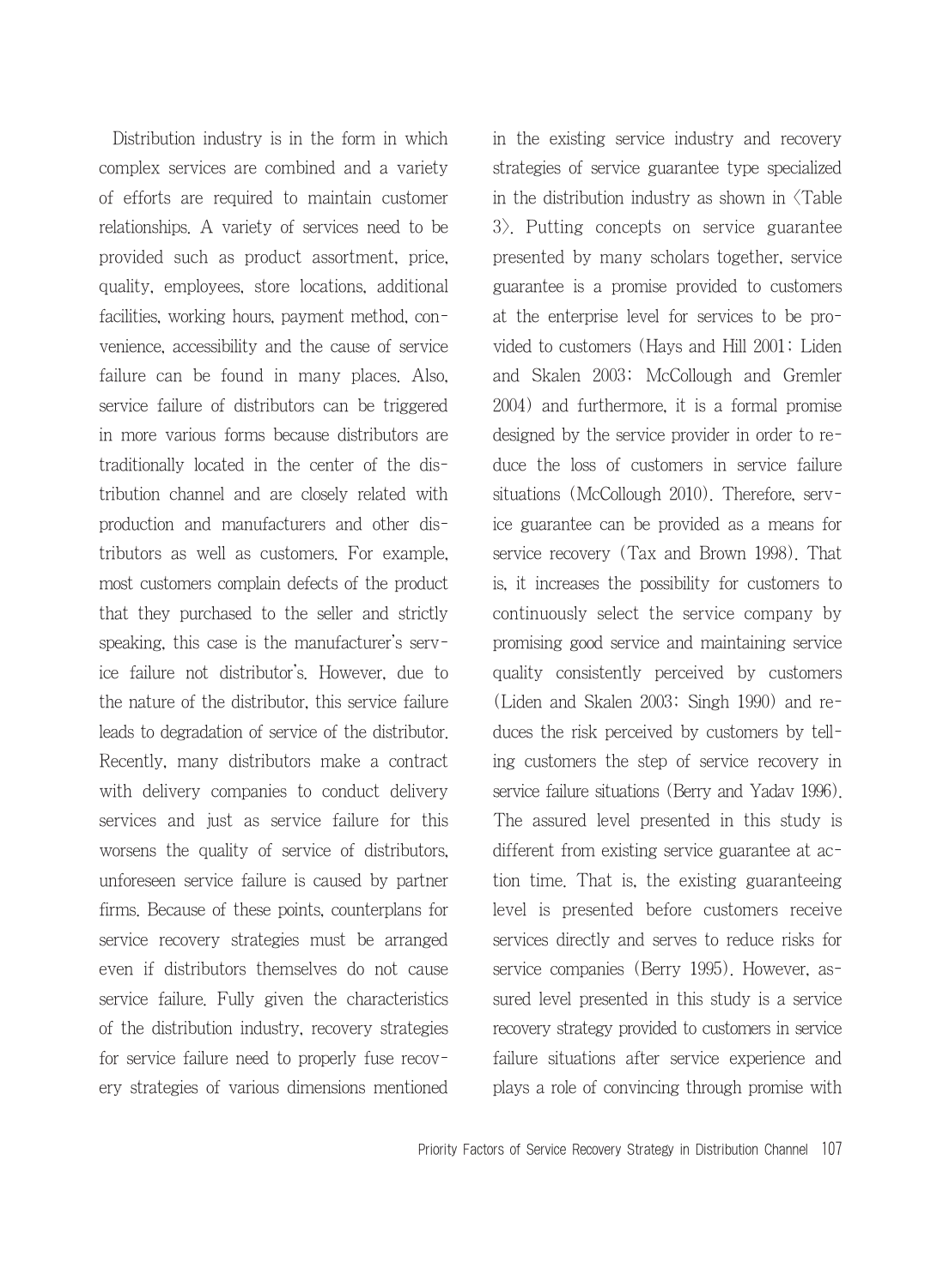customers to avoid future service problems. In particular, it can be explained as an act of commitment assuring to avoid the same future service failure to customers for representative service failure situations that may occur in distributors such as out of stock or lack of products, service failure by employees and partner firms. In the fiercely competitive and multichannel distribution market environment, risks perceived by customers lead to deviation behavior and this has a direct bad influence on management performance. Therefore, to maintain the relationship with customers, act giving confidence through a promise of providing smooth services to customers after service failure is considered to be very important. As a result, we regarded that in case of primary level of service recovery strategies of distributors, it is proper to additionally set assured level as well as monetary, action-oriented, and psychological levels mentioned as important recovery strategies in the existing service field.

In this study, we summarized existing studies related to existing service recovery and set a total of 37 evaluation criteria such as free, indemnity, refund, correction, urgent reinstatement, rapid response, apology, assortment etc. And then, we carried out the work of integrating or removing variables of similar concepts through brainstorming of researcher (ex: correction, urgent reinstatement, rapid response  $\rightarrow$  prompt resolution). At the same time, in order to check if service recovery strategies proposed by re-

108 ASIA MARKETING JOURNAL Vol. 17 No. 02 July 2015

searchers are really realistic or they are recovery strategies that can be applied to the Distribution Industry or service recovery strategies proposed can be equally applied in face-to-face and non-face-to-face service channels, we carried out FGI (Focus Group Interview) a total of 2 times targeting 5 undergraduate and graduate students. Through interviews with 3 experts working as professors at Universities located in Seoul with respect to the marketing and distribution sectors, we verified the validity with respect to selection criteria of service recovery strategies and hierarchy map setting. Through this process, we set hierarchy composed of four items of monetary, action-oriented, psychological, assured level as Level 1 and a total of 16 items as Level 2.

The hierarchy related to service recovery strategies presented in this study is as shown in  $\langle$ Figure 1 $\rangle$  and the operational definition and detailed strategies of each level for service recovery strategies of distributors are as shown in  $\langle$ Table 4 $\rangle$ .

#### 3.2 Survey Target

In this study, we conducted a survey targeting adult men and women aged 20 years (19 years old in full) or older in both consumers and service providers. In case of customers, the survey was carried out through 1:1 interview targeting undergraduate students and MBA, graduate students of universities located in Seoul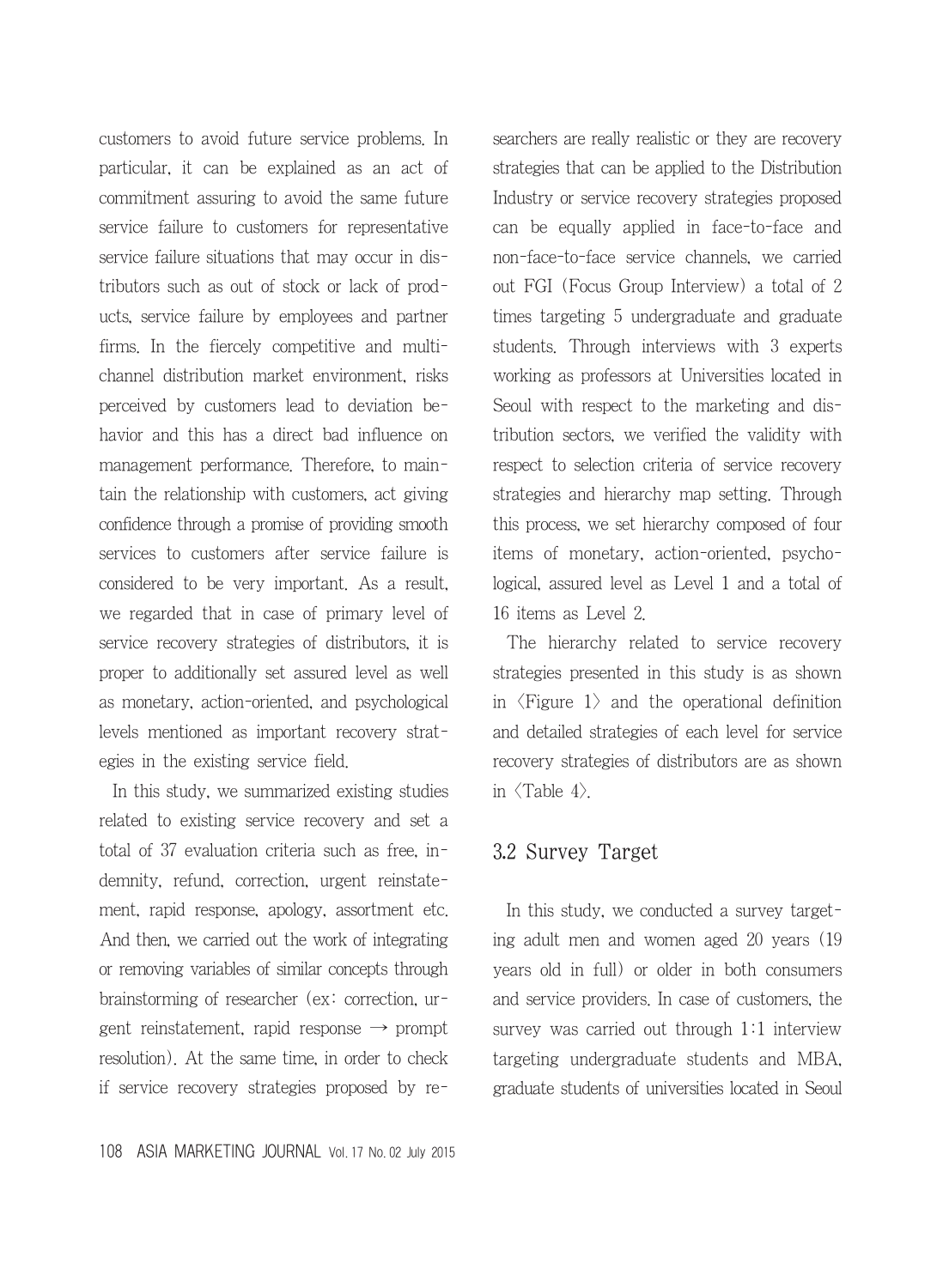

<Figure 1> AHP Structure for the Present Study

| $\langle$ Table 4 $\rangle$ Service Recovery Strategies of Distribution |  |  |  |  |
|-------------------------------------------------------------------------|--|--|--|--|
|-------------------------------------------------------------------------|--|--|--|--|

| Recovery strategy                                                                                                                                        | Detailed strategy                                                                                                                                                                                                                                                                    |
|----------------------------------------------------------------------------------------------------------------------------------------------------------|--------------------------------------------------------------------------------------------------------------------------------------------------------------------------------------------------------------------------------------------------------------------------------------|
| Monetary:<br>Service provider's or<br>employee's act for financial<br>reward                                                                             | • Indemnity: Pay indemnification for loss of money and time<br>• Refund: Pay cash refund of service failure<br>• Gift: Give customer a gift in compensation for service failure<br>• Gift certificate: Give customer a gift certificate that available in the store<br>to compensate |
| Action-oriented:<br>Service provider's or<br>employee's act for<br>correcting poor service                                                               | • Prompt Resolution: Solve the problems promptly<br>• Exchange: Exchange defective product for new one<br>• Manager Support: Manager deal with service failure directly<br>• Explanation: Explain the cause of service failure and recovery                                          |
| Psychological:<br>Service provider's or<br>employee's act for<br>Psychological comfort                                                                   | • Apology: True sincere apology for customers<br>• Empathy: Empathy for customer's dissatisfaction<br>• Acknowledge: Admit service provider's or employee's mistake<br>• Kindness: Service employees treat a customer kindly                                                         |
| Assured:<br>Service provider's or<br>employee's act for promise to<br>assure customer of thorough<br>management and avoiding<br>the same service failure | • Assortment: Promise of good quality product assortment<br>• After service: Promise of after service<br>• Manage subcontractor: Promise of thorough management of partner firms<br>• Manage employee: Promise of thorough management of service employee<br>and service training    |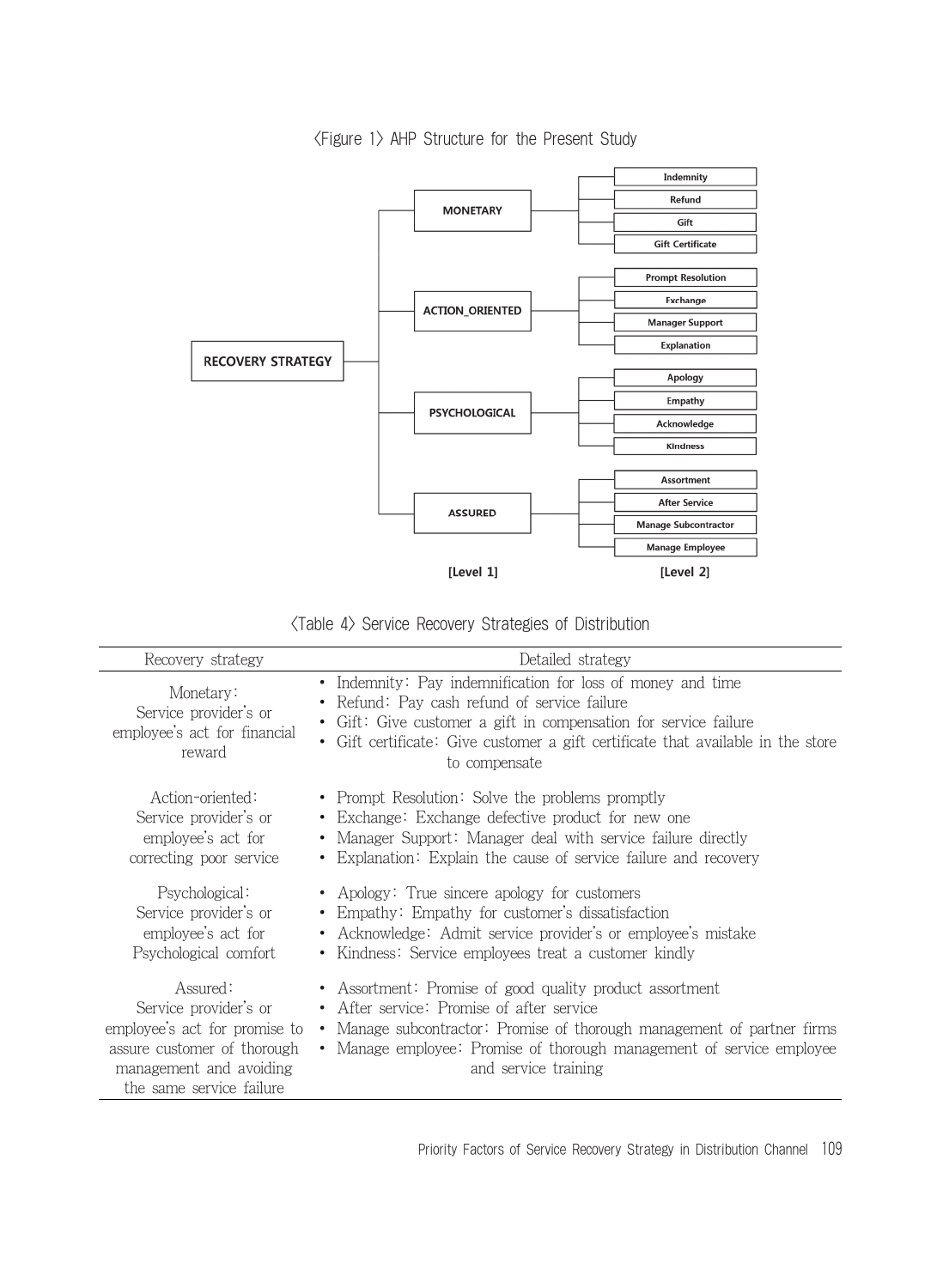and in case of service providers, data were collected through the company specializing in survey targeting the company's CS (Customer Satisfaction department) personnel. Also, data have been collected for 6 months since September 2013. The survey conducted for customers investigated people who experienced service failure while using distributors within recent 3 months and the survey was carried out for distributor service providers after asking them to recall a service failure situation that mainly occurred during services. Also, we selected distribution service companies frequently used by customers and investigated face-to-face services and non-face-to-face services by classifying them into department stores, large retailer, convenience stores, direct selling, retail stores and Internet shopping mall, Social Commerce and TV home shopping, respectively.

The final analysis was carried out based on data except insincere response. First, in case of customers, a total of 155 people were surveyed such as 74 men (47.7%), 81 women (52.3%) and 20s were 113 people (72.9%), 30s 24 people (15.5%), 40s 11 people (7.1%), 50s or above 7 people (4.5%).

In case of service providers, a total of 77 were surveyed such as 45 men (58.4%), 32 women (41.6%) and service types include department store 6 people(7.8%), Internet shopping mall 14 people (18.2%), large retailer 5 people (6.5%), direct selling 17 people (22.1%), retail store 34 people (44.2%).

Also, in case of service failure situations ex-

|                             | Characteristic                                                                                                                                                                                                                    | Customer                                                                                                                                                                                                                                                                 | $\%$ | Provider | $\%$           |
|-----------------------------|-----------------------------------------------------------------------------------------------------------------------------------------------------------------------------------------------------------------------------------|--------------------------------------------------------------------------------------------------------------------------------------------------------------------------------------------------------------------------------------------------------------------------|------|----------|----------------|
|                             | Male                                                                                                                                                                                                                              | 74                                                                                                                                                                                                                                                                       | 47.7 | 45       | 58.4           |
|                             | Female<br>$19 - 29$<br>$30 - 39$<br>Age<br>$40 - 49$<br>50 or above<br>Department store<br>Internet shopping mall<br>Large retailer<br>Convenience store<br>Social commerce<br>Direct selling<br>TV home shopping<br>Retail store | 81                                                                                                                                                                                                                                                                       | 52.3 | 32       | 41.6           |
|                             |                                                                                                                                                                                                                                   | 72,9<br>18<br>113<br>35<br>24<br>15.5<br>7.1<br>18<br>11<br>7<br>6<br>4.5<br>6<br>26<br>16.8<br>63<br>14<br>40.6<br>5<br>28<br>18.1<br>7<br>4.5<br>$\left( \right)$<br>15<br>9.7<br>$\left( \right)$<br>6<br>3.9<br>17<br>5<br>3.2<br>5<br>3.2<br>34<br>77<br>100<br>155 | 23.4 |          |                |
| Gender<br>Service<br>sector |                                                                                                                                                                                                                                   |                                                                                                                                                                                                                                                                          |      | 45,5     |                |
|                             |                                                                                                                                                                                                                                   |                                                                                                                                                                                                                                                                          |      |          | 23.4           |
|                             |                                                                                                                                                                                                                                   |                                                                                                                                                                                                                                                                          |      |          | 7.8            |
|                             |                                                                                                                                                                                                                                   |                                                                                                                                                                                                                                                                          |      |          | 7,8            |
|                             |                                                                                                                                                                                                                                   |                                                                                                                                                                                                                                                                          |      |          | 18.2           |
|                             |                                                                                                                                                                                                                                   |                                                                                                                                                                                                                                                                          | 6.5  |          |                |
|                             |                                                                                                                                                                                                                                   |                                                                                                                                                                                                                                                                          |      |          | $\overline{0}$ |
|                             |                                                                                                                                                                                                                                   |                                                                                                                                                                                                                                                                          |      |          | $\overline{0}$ |
|                             |                                                                                                                                                                                                                                   |                                                                                                                                                                                                                                                                          |      |          | 22.1           |
|                             |                                                                                                                                                                                                                                   |                                                                                                                                                                                                                                                                          |      |          | 1.3            |
|                             |                                                                                                                                                                                                                                   | Total                                                                                                                                                                                                                                                                    |      | 44.2     |                |
|                             |                                                                                                                                                                                                                                   |                                                                                                                                                                                                                                                                          |      |          | 100            |

| <table 5=""> Characteristics of the Sample</table> |  |  |  |
|----------------------------------------------------|--|--|--|
|----------------------------------------------------|--|--|--|

#### 110 ASIA MARKETING JOURNAL Vol. 17 No. 02 July 2015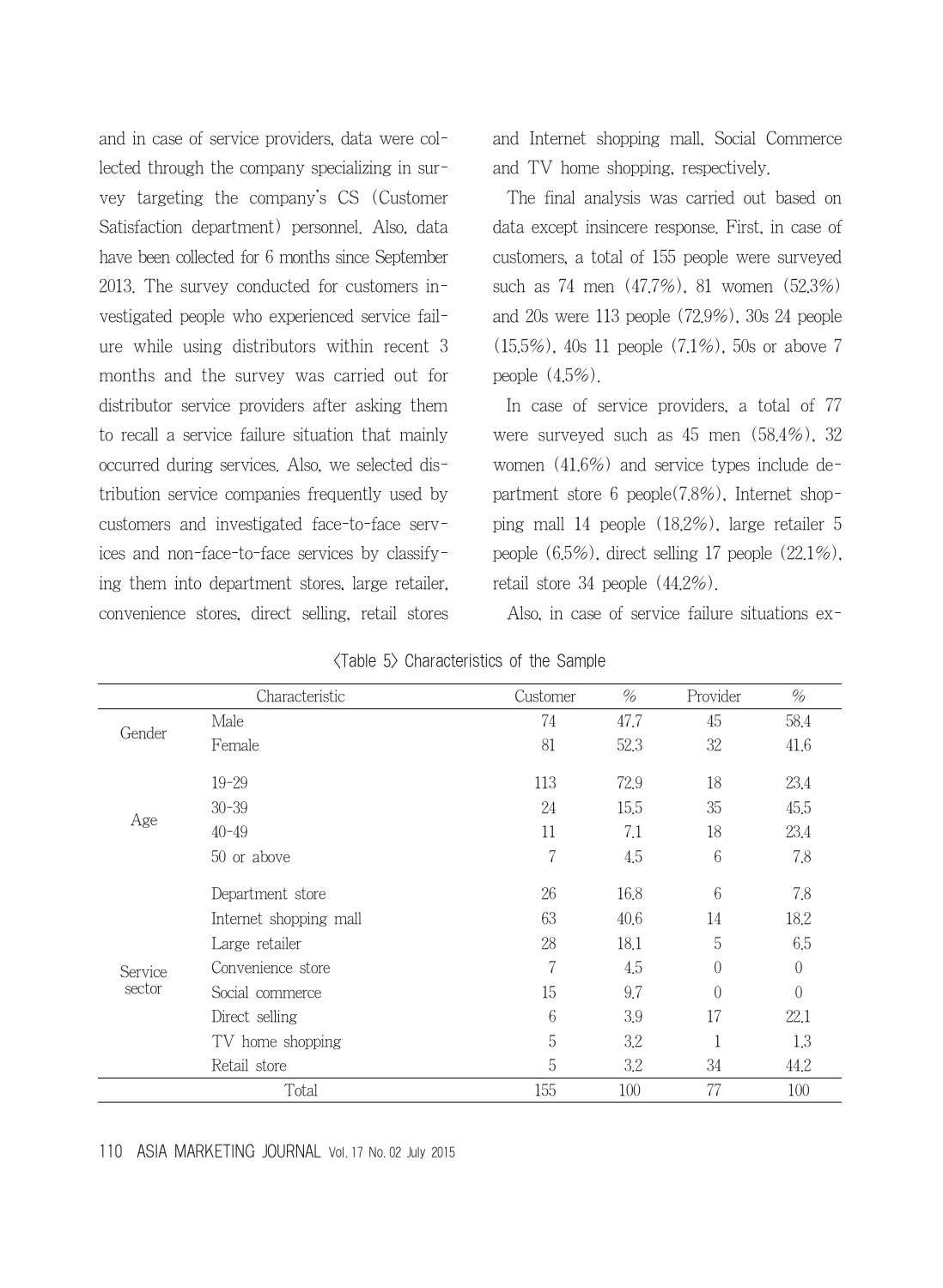| Type of service failure                  | Customer         | $\%$     | Provider | %    |
|------------------------------------------|------------------|----------|----------|------|
| Delivery problems                        | 40               | 25.8     | 25       | 32.5 |
| Price problems                           | 14               | 9.0      | 4        | 5.2  |
| Retail store or Web site design problems | 8                | 5.2      | 5        | 6.5  |
| Customer service problems                | 26               | 16.8     | 5        | 6.5  |
| Product quality or defect problems       | 25               | 16.1     | 20       | 26.0 |
| Problem of exchange, return or refund    | 19               | 12.3     | 11       | 14.3 |
| Information service problems             | 15               | 9.7      | 2        | 2.6  |
| Payment problems                         | 4                | 2.6      | 4        | 5.2  |
| Security problems                        | 4                | 2.6      |          |      |
| Others                                   | $\left( \right)$ | $\Omega$ |          | 1.3  |
| Total                                    | 155              | 100      |          | 100  |

<Table 6> Service Failures

perienced by customers, delivery problem (Delivery time delay, delivery of product not ordered) was the most, 40 people (25.8%) followed by customer service problem (lack of coupon or mileage system, difficulty of communicating with other customers, lack of kindness of employees or managers, lack of responsiveness to customer requirements) 26 people (16.8%), product quality or product defects (Frequent failure of the product purchased, packaging defects, product defects) 25 people (16.1%). In case of service providers, questions asked about failure situation occurring frequently in everyday life showed the similar results to service failure situations experienced by customers.

### 3.3 Survey Configuration and Scale

The survey for analyzing service recovery strategies priorities consisted of a total 6 survey items by comparing four Level 1 (monetary,

action-oriented, psychological, assured level) presented in  $\langle$ Figure 1 $\rangle$  pairwise. In Level 2, questionnaire was constructed for pairwise comparison by each level. Specifically, at the monetary level, 6 pairwise comparison questionnaire items were constructed for 4 sub selection criteria and also at the action-oriented, psychological and assured level, 6 questionnaire items were constructed for 4 sub selection criteria. Therefore, questionnaire was constructed by using a total of 30 pairwise comparison items.

For scale configuration at each pairwise comparison item, we used Likert 9-point scale of listing evaluation criteria on the left and right side and giving values of 1-9. For example, subjects were asked to answer in '1' if 'monetary level' is equally important to 'action-oriented level' and 'left 3' if 'monetary level' is slightly more important than 'actoin-oriented level', 'left 5' if important, 'left 7' if very important and 'left 9' if extremely important. On the contrary,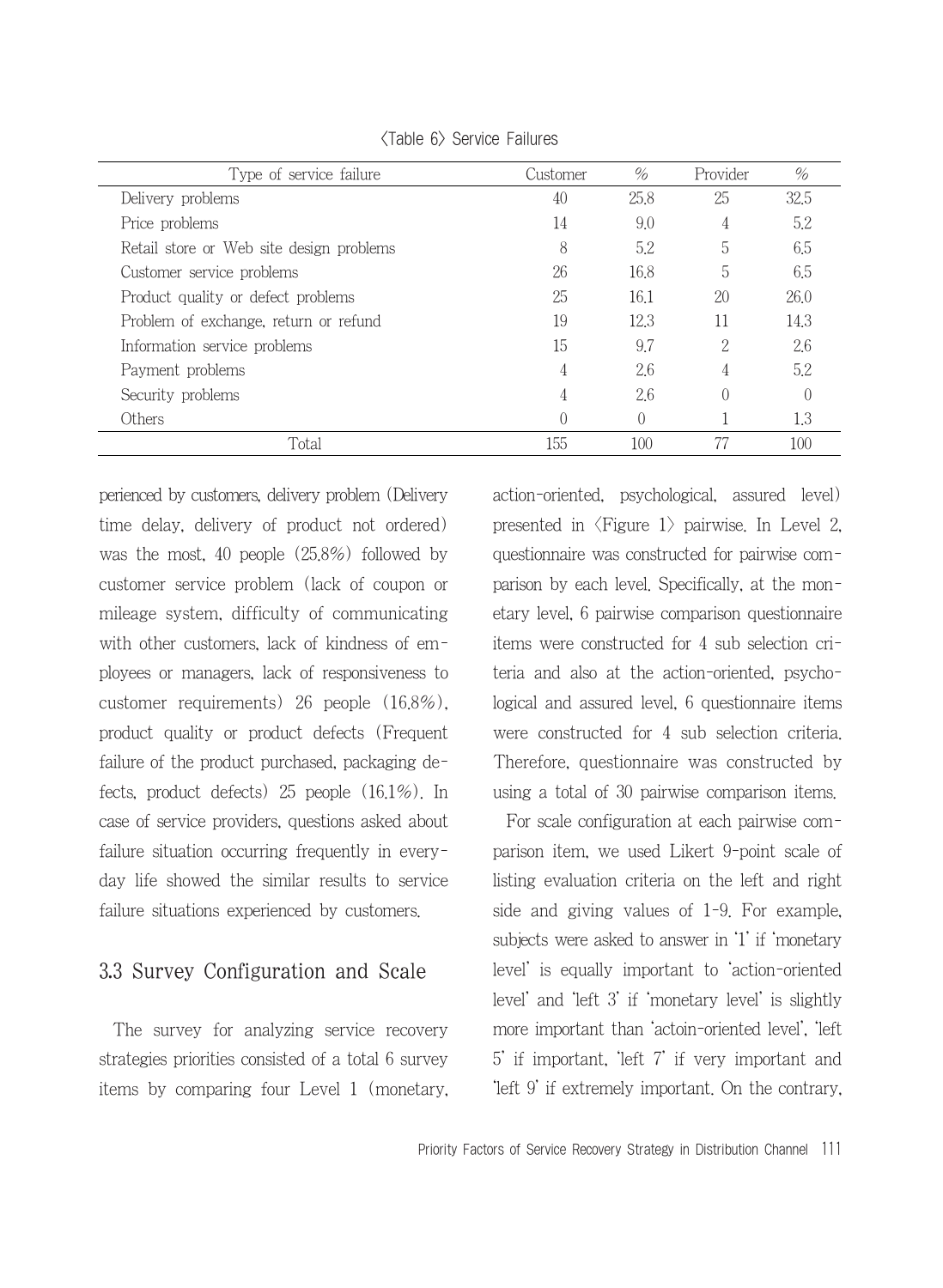they were asked to answer in 'right 3' if 'action-oriented level' is slightly more important than 'monetary level', 'right 5' if important, 'right 7' if very important and 'right 9' if absolutely important.

Response results obtained through this method were analyzed by using geometric mean value. Geometric mean is used because it is known to be the only way of maintaining inverse number of matrix when integrating estimation of multiple evaluators and is especially useful when empirical data on decision making or previous studies are not enough (Aczel and Saaty 1983).

## Ⅳ. Analysis Results

In order to ensure reliability of the results in the analysis of using AHP technique, those surveyed must answer each survey item consistently. CR, the method of measuring the degree of determination error by each individual is used and generally, 0.1 or less is considered that the response has reasonable consistency and 0.2 or less is unacceptable but more than that requires re-survey because of lack of consistency (Saaty 1980). CR of customers was verified and as a result, the responses of those surveyed turned out to be consistent, showing that there is no problem in the interpretation of analysis results.

First, we tried to find out how customers' service recovery strategy selection importance and priorities appear. Analysis was carried out and as a result, action-oriented level (34.5 %) was found to be the most important factor in the Level 1 and psychological (23.6%), assured (21.2%), monetary level (20.7%) turned out to be important service recovery strategies in the order. Looking at importance and priority of service recovery strategies selection factors by each level in Level 2, indemnity (37.4%) was found to account for the highest proportion at the monetary level followed by refund (34.3%), gift (15.1%) and gift certificate (13.2%). At the action-oriented level, selection factors were found to be important in order of prompt resolution (46.8%), exchange (23.6%), explanation (16.7%), manager support (12.9%). At the psychological level, it turned out that apology accounted for the largest proportion, 37.4% followed by acknowledge (27.0%), empathy (25.4%), kindness (18.6%). Finally, at the assured level, it was found in the order of post thorough after service (39.0%), assortment (26.9%), manage employee (20.3%) and manage subcontractor (13.8%).

Finally, looking at global weights, the value of multiplying importance of Level 1 by importance of Level 2, prompt resolution (16.1%) turned out to account for the largest proportion among a total of 16 service recovery strategy selection factors. And then apology (8.8%), after service (8.3%), exchange (8.1%) turned out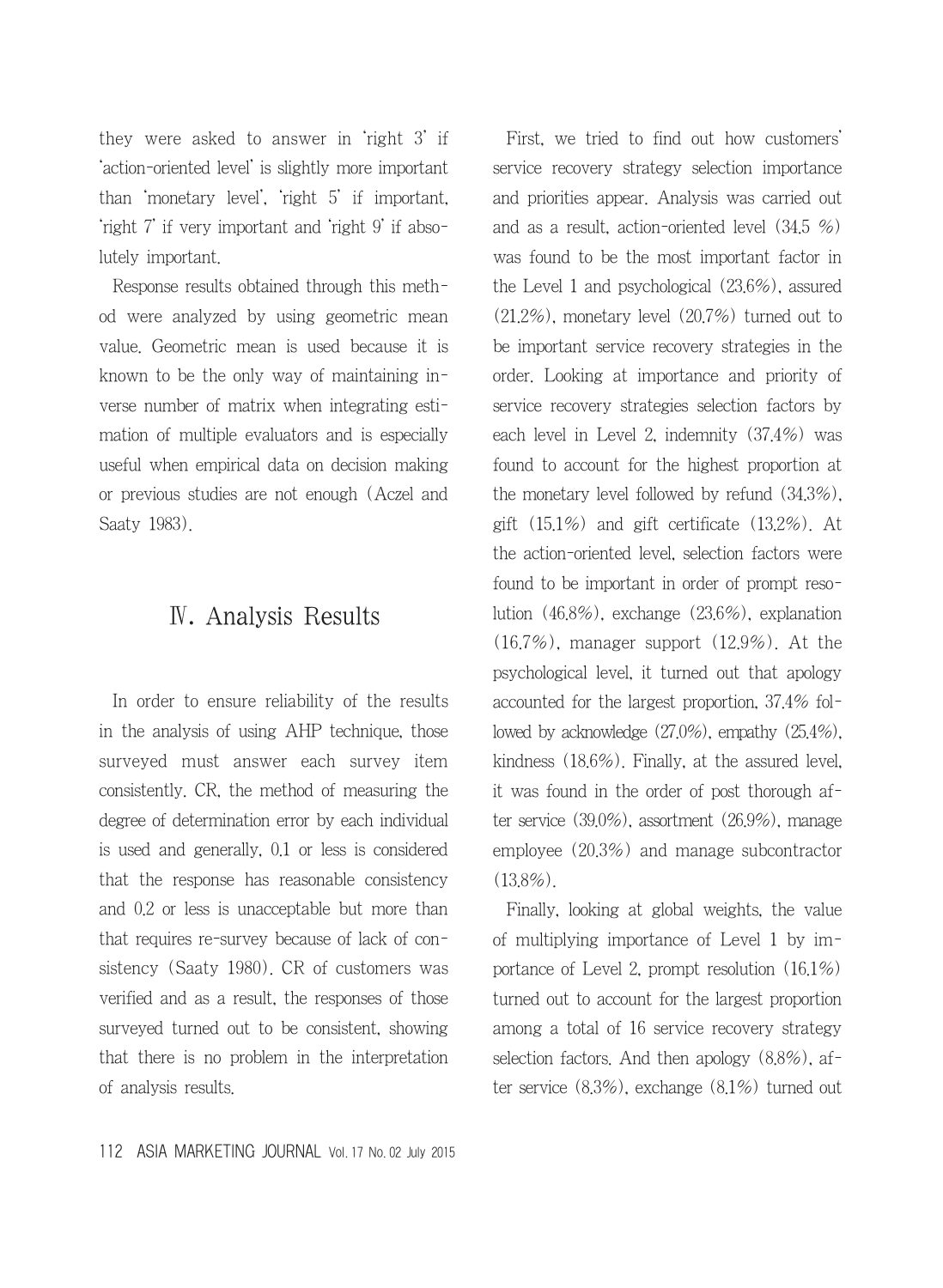to account for the high proportion. On the other hand, gift certificate  $(2.7%)$ , manage subcontractor  $(2.9\%)$ , gift  $(3.1\%)$ , empathy  $(4.0\%)$ were found to be factors accounting for relatively low proportion in service recovery strategies. That is, in the event of service failure, they think that quick solution is important at least approximately 2 times up to more than 4 times than other recovery strategies.

We examined service recovery strategy selection importance and priorities between customers and service providers that we tried to identify Research Question 1. It was found that customers think importance in the order of action-oriented (34.5%), psychological (23.6%), assured (21.2%), monetary level (20.7%) but service providers in the order of assured (29.4%), monetary (27.7%), psychological (23.1%), actionoriented level(19.7%). Also, final results show that there is a difference in recognition between customers and service providers.

In Research Question 2, we tried to find out the differences between service recovery strategy selection importance and priority of customers depending on service channels. First, the Level 1 for face-to-face services appeared

| Level 1           |                    |                | Level 2              |                    |                | Global weights     |                |
|-------------------|--------------------|----------------|----------------------|--------------------|----------------|--------------------|----------------|
| Criteria          | Priority<br>scores | Ranks          | Sub-criteria         | Priority<br>scores | Ranks          | Priority<br>scores | Ranks          |
|                   |                    |                | Indemnity            | 0.374              | $\mathbf{1}$   | 0.077              | 5              |
| 0.207<br>Monetary |                    | $\overline{4}$ | Refund               | 0.343              | $\overline{2}$ | 0.071              | 6              |
|                   |                    |                | Gift                 | 0.151              | 3              | 0.031              | 14             |
|                   |                    |                | Gift Certificate     | 0.132              | 4              | 0.027              | 16             |
|                   |                    |                | Prompt Resolution    | 0.468              | $\mathbf{1}$   | 0.161              |                |
| Action-oriented   |                    | $\mathbf{1}$   | Exchange             | 0.236              | $\overline{2}$ | 0.081              | $\overline{4}$ |
|                   | 0.345              |                | Manager Support      | 0.129              | 4              | 0.045              | 10             |
|                   |                    |                | Explanation          | 0.167              | 3              | 0.058              | 8              |
|                   |                    |                | Apology              | 0.374              | 1              | 0.088              | $\overline{2}$ |
|                   | 0.236              | $\sqrt{2}$     | Empathy              | 0.170              | $\overline{4}$ | 0.040              | 13             |
| Psychological     |                    |                | Acknowledge          | 0.270              | $\overline{2}$ | 0.064              | $\overline{7}$ |
|                   |                    | Kindness       | 0.186                | 3                  | 0.044          | 11                 |                |
|                   |                    |                | Assortment           | 0.269              | $\overline{2}$ | 0.057              | 9              |
| Assured           | 0.212              | 3              | After Service        | 0.390              | 1              | 0.083              | 3              |
|                   |                    |                | Manage Subcontractor | 0.138              | $\overline{4}$ | 0.029              | 15             |
|                   |                    |                | Manage employee      | 0.203              | 3              | 0.043              | 12             |

| $\langle$ Table 7 $\rangle$ Customers' Service Recovery Strategy Selection Importance and Priorities (N = 155) |  |  |  |  |  |
|----------------------------------------------------------------------------------------------------------------|--|--|--|--|--|
|----------------------------------------------------------------------------------------------------------------|--|--|--|--|--|

1. CR: Total=0.008, Monetary=0.004, Action-oriented=0.015, Psychological=0.001, Assured=0.001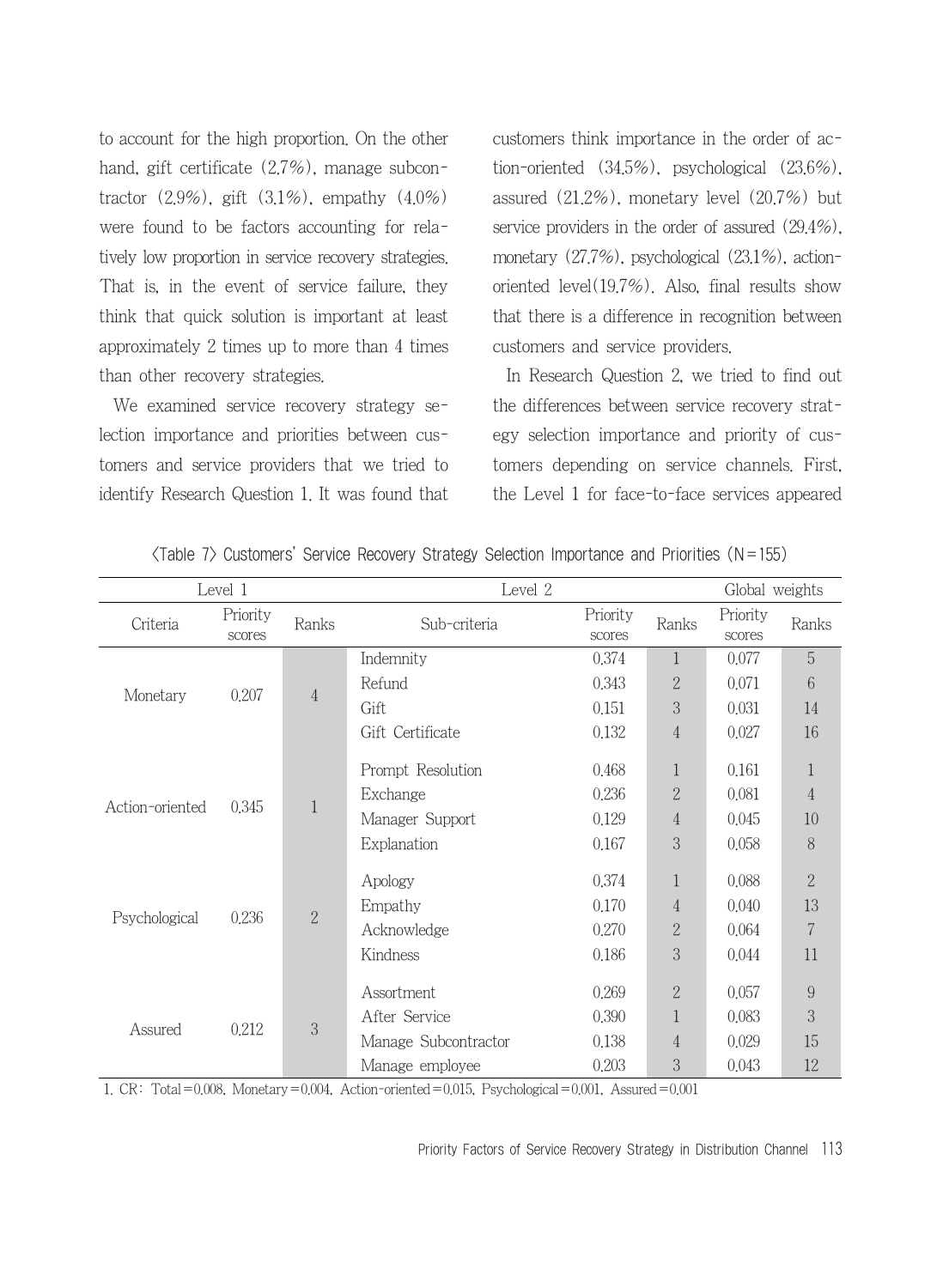|                 | Level              |       |                           |       |                                                                                                                                      | Level 2                   |               |                    |               |                    |                | Global weights     |                |
|-----------------|--------------------|-------|---------------------------|-------|--------------------------------------------------------------------------------------------------------------------------------------|---------------------------|---------------|--------------------|---------------|--------------------|----------------|--------------------|----------------|
|                 | Custon             | ner   | Provider                  |       |                                                                                                                                      | Customer                  |               | Provider           |               | Customer           |                | Provider           |                |
| Criteria        | Priority<br>scores | Ranks | Priority<br><b>SCOTES</b> | Ranks | Sub-criteria                                                                                                                         | Priority<br><b>SCOTES</b> | Ranks         | Priority<br>scores | Ranks         | Priority<br>scores | Ranks          | Priority<br>scores | Ranks          |
|                 |                    |       |                           |       | Indemnity                                                                                                                            | 0,374                     |               | 0.214              | 3             | 0.077              | S              | 0.059              | 0              |
| Monetary        | $0.207\,$          | 4     | 0,277                     | 2     | Refund                                                                                                                               | 0.343                     | $\sim$        | 0.173              | ₹             | 0.071              | $\circ$        | 0.048              | $^{12}$        |
|                 |                    |       |                           |       | Gift                                                                                                                                 | 0.151                     | S             | 0.296              | $\mathcal{C}$ | 0,031              | 14             | 0,082              | 3              |
|                 |                    |       |                           |       | Gift Certificate                                                                                                                     | 0,132                     | ₹             | 0,317              |               | 0.027              | 16             | 0,088              | $\mathcal{C}$  |
|                 |                    |       |                           |       |                                                                                                                                      |                           |               |                    |               |                    |                |                    |                |
|                 |                    |       |                           |       | Prompt Resolution                                                                                                                    | 0.468                     |               | 0.148              | Į             | 0.161              |                | 0.029              | 16             |
|                 |                    |       | 0,197                     | Ą     | Exchange                                                                                                                             | 0,236                     | 2             | 0.179              | 3             | 0.081              | 4              | 0,035              | 15             |
| Action-oriented | 0.345              |       |                           |       | Manager Support                                                                                                                      | 0.129                     | ↤             | 0.397              |               | 0.045              | $\Xi$          | 0.078              | 4              |
|                 |                    |       |                           |       | Explanation                                                                                                                          | 0.167                     | က             | 0.277              | $\mathcal{C}$ | 0,058              | $\infty$       | 0.055              | 10             |
|                 |                    |       |                           |       |                                                                                                                                      |                           |               |                    |               |                    |                |                    |                |
|                 |                    |       |                           |       | Apology                                                                                                                              | 0.374                     |               | 0.208              | 3             | 0.088              | 2              | 0.048              | $\mathfrak{L}$ |
|                 |                    | 2     |                           | 3     | Empathy                                                                                                                              | 0.170                     | ₹             | 0,312              |               | 0.040              | 13             | 0,072              | 9              |
| Psychological   | 0.236              |       | 0.231                     |       | Acknowledge                                                                                                                          | 0.270                     | $\mathcal{C}$ | 0.203              | ₹             | 0.064              | $\overline{ }$ | 0.047              | $\mathbb{1}$   |
|                 |                    |       |                           |       | Kindness                                                                                                                             | 0,186                     | S             | 0,276              | 2             | 0,044              | $\Box$         | 0.064              | $\overline{C}$ |
|                 |                    |       |                           |       |                                                                                                                                      |                           |               |                    |               |                    |                |                    |                |
|                 |                    |       |                           |       | Assortment                                                                                                                           | 0.269                     | $\mathcal{C}$ | 0.216              | S             | 0.057              | 9              | 0.064              | 7              |
|                 | 0.212              | 3     | 0.294                     |       | After Service                                                                                                                        | 0,390                     |               | 0.174              |               | 0.083              | S              | 0.051              | 〓              |
| Assured         |                    |       |                           |       | Manage Subcontractor                                                                                                                 | 0,138                     | ₹             | 0.346              |               | 0.029              | 15             | 0.102              |                |
|                 |                    |       |                           |       | Manage employee                                                                                                                      | 0.203                     | 3             | 0.264              | 2             | 0.043              | 12             | 0,078              | 4              |
|                 |                    |       |                           |       | CR (customer): $\text{Total} = 0.008$ . Monetary $= 0.004$ . Action-oriented $= 0.015$ . Psychological $= 0.001$ . Assured $= 0.001$ |                           |               |                    |               |                    |                |                    |                |

(Table 8) Comparison between Customer and Service Drovider

114 ASIA MARKETING JOURNAL Vol. 17 No. 02 July 2015

r. en (eusanier): Total – vioux, wunetary – viou+, Action-oriented – vioux, r sychological – vioux, Assured – viou<br>2. CR (provider): Total =0.001, Monetary =0.002, Action-oriented =0.008, Psychological =0.002, Assured =0.0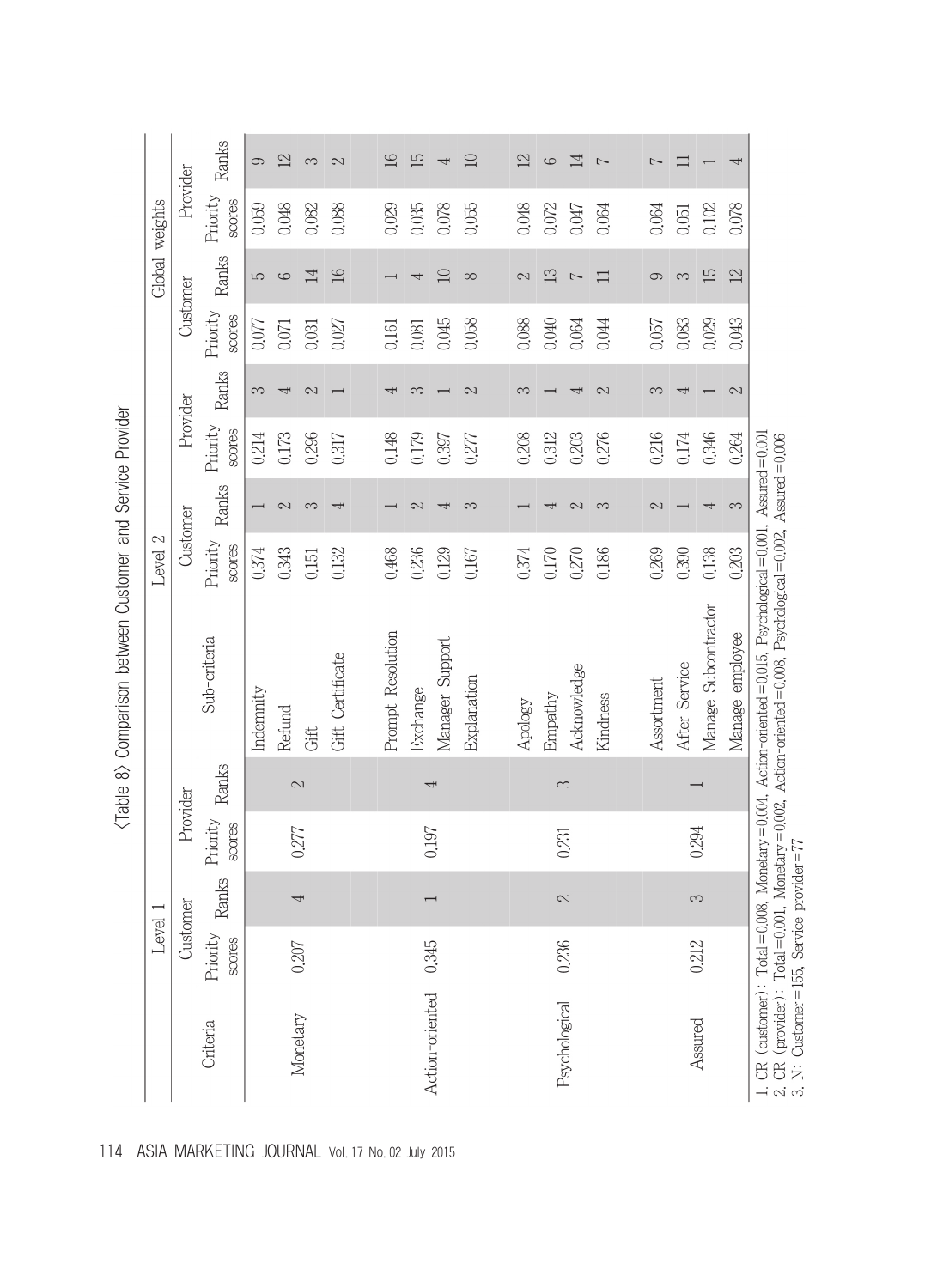|                                                   | Level              | $\overline{\phantom{0}}$ |                           |                          |                                                                                                                                                                                                                            | Level 2                   |               |                    |               |                           | Global weights |                    |                |
|---------------------------------------------------|--------------------|--------------------------|---------------------------|--------------------------|----------------------------------------------------------------------------------------------------------------------------------------------------------------------------------------------------------------------------|---------------------------|---------------|--------------------|---------------|---------------------------|----------------|--------------------|----------------|
|                                                   |                    | Face                     | Non-face                  |                          |                                                                                                                                                                                                                            | Face                      |               | Non-face           |               | Face                      |                | Non-face           |                |
| Criteria                                          | Priority<br>scores | Ranks                    | Priority<br><b>SCOTES</b> | Ranks                    | Sub-criteria                                                                                                                                                                                                               | Priority<br><b>SCOTES</b> | Ranks         | Priority<br>scores | Ranks         | Priority<br><b>SCOTES</b> | Ranks          | Priority<br>scores | Ranks          |
|                                                   |                    |                          |                           |                          | Indemnity                                                                                                                                                                                                                  | 0.414                     |               | 0.339              | $\mathcal{C}$ | 0,068                     | 9              | 0.084              | Ą              |
|                                                   |                    | Ą                        |                           | 2                        | Refund                                                                                                                                                                                                                     | 0,308                     | $\mathcal{C}$ | 0.375              |               | 0.051                     | $\Box$         | 0.093              | $\mathcal{C}$  |
| Monetary                                          | 0.165              |                          | 0,248                     |                          | Gift                                                                                                                                                                                                                       | 0,145                     | S             | 0.155              | 3             | 0.024                     | $\mathbb{1}$   | 0,038              | 〓              |
|                                                   |                    |                          |                           |                          | Gift Certificate                                                                                                                                                                                                           | 0,133                     | ₹             | 0,131              | ↵             | 0,022                     | 16             | 0,032              | 16             |
|                                                   |                    |                          |                           |                          |                                                                                                                                                                                                                            |                           |               |                    |               |                           |                |                    |                |
|                                                   |                    |                          |                           |                          | Prompt Resolution                                                                                                                                                                                                          | 0.466                     |               | 0.468              |               | 0.176                     |                | 0.146              |                |
|                                                   |                    |                          |                           | $\overline{\phantom{0}}$ | Exchange                                                                                                                                                                                                                   | 0.224                     | $\sim$        | 0.248              | $\mathbb{C}$  | 0.085                     | S              | 0.078              | $\circ$        |
| Action-oriented                                   | 0.378              |                          | 0,313                     |                          | Manager Support                                                                                                                                                                                                            | 0,143                     | ₹             | 0.118              | ↤             | 0.054                     | 0              | 0.037              | $\mathfrak{L}$ |
|                                                   |                    |                          |                           |                          | Explanation                                                                                                                                                                                                                | 0.167                     | က             | 0,166              | S             | 0,063                     | $\overline{ }$ | 0.052              | $\infty$       |
|                                                   |                    |                          |                           |                          |                                                                                                                                                                                                                            |                           |               |                    |               |                           |                |                    |                |
|                                                   |                    |                          |                           |                          | Apology                                                                                                                                                                                                                    | 0,327                     |               | 0.417              |               | 0.090                     | $\mathcal{C}$  | 0.084              | 4              |
| Psychological                                     | 0.276              |                          | 0,202                     | 4                        | Empathy                                                                                                                                                                                                                    | 0.175                     | ↵             | 0.164              | 3             | 0.048                     | 〓              | 0,033              | 14             |
|                                                   |                    | 2                        |                           |                          | Acknowledge                                                                                                                                                                                                                | 0,283                     | $\mathcal{C}$ | 0.257              | 2             | 0.078                     | ↤              | 0,052              | $\infty$       |
|                                                   |                    |                          |                           |                          | Kindness                                                                                                                                                                                                                   | 0,215                     | S             | 0,162              | ₹             | 0,059                     | $\infty$       | 0,033              | 14             |
|                                                   |                    |                          |                           |                          |                                                                                                                                                                                                                            |                           |               |                    |               |                           |                |                    |                |
|                                                   |                    |                          |                           |                          | Assortment                                                                                                                                                                                                                 | 0.262                     | 2             | 0.273              | 2             | 0.047                     | 12             | 0.065              | $\overline{ }$ |
|                                                   | 0,181              | 3                        | 0,237                     | 3                        | After Service                                                                                                                                                                                                              | 0,388                     |               | 0.391              |               | 0.070                     | LO             | 0.093              | $\mathcal{C}$  |
| Assured                                           |                    |                          |                           |                          | Manage Subcontractor                                                                                                                                                                                                       | 0,127                     | ↵             | 0.148              |               | 0,023                     | 15             | 0.035              | 13             |
|                                                   |                    |                          |                           |                          | Manage employee                                                                                                                                                                                                            | 0,223                     | 3             | 0.188              | S             | 0,040                     | 13             | 0.045              | 10             |
| N: Face-to-face=72, Non-face-to-face=83<br>.<br>പ |                    |                          |                           |                          | CR (Non-face-to-face): Total=0.019, Monetary=0.010, Action-oriented=0.017, Psychological=0.003, Assured=0.006<br>CR (Face-to-face): Total=0,001, Monetary=0,002, Action-oriented=0,015, Psychological=0,003, Assured=0,005 |                           |               |                    |               |                           |                |                    |                |

<Table 9> Comparison of Service Channel (Customer)

Priority Factors of Service Recovery Strategy in Distribution Channel 115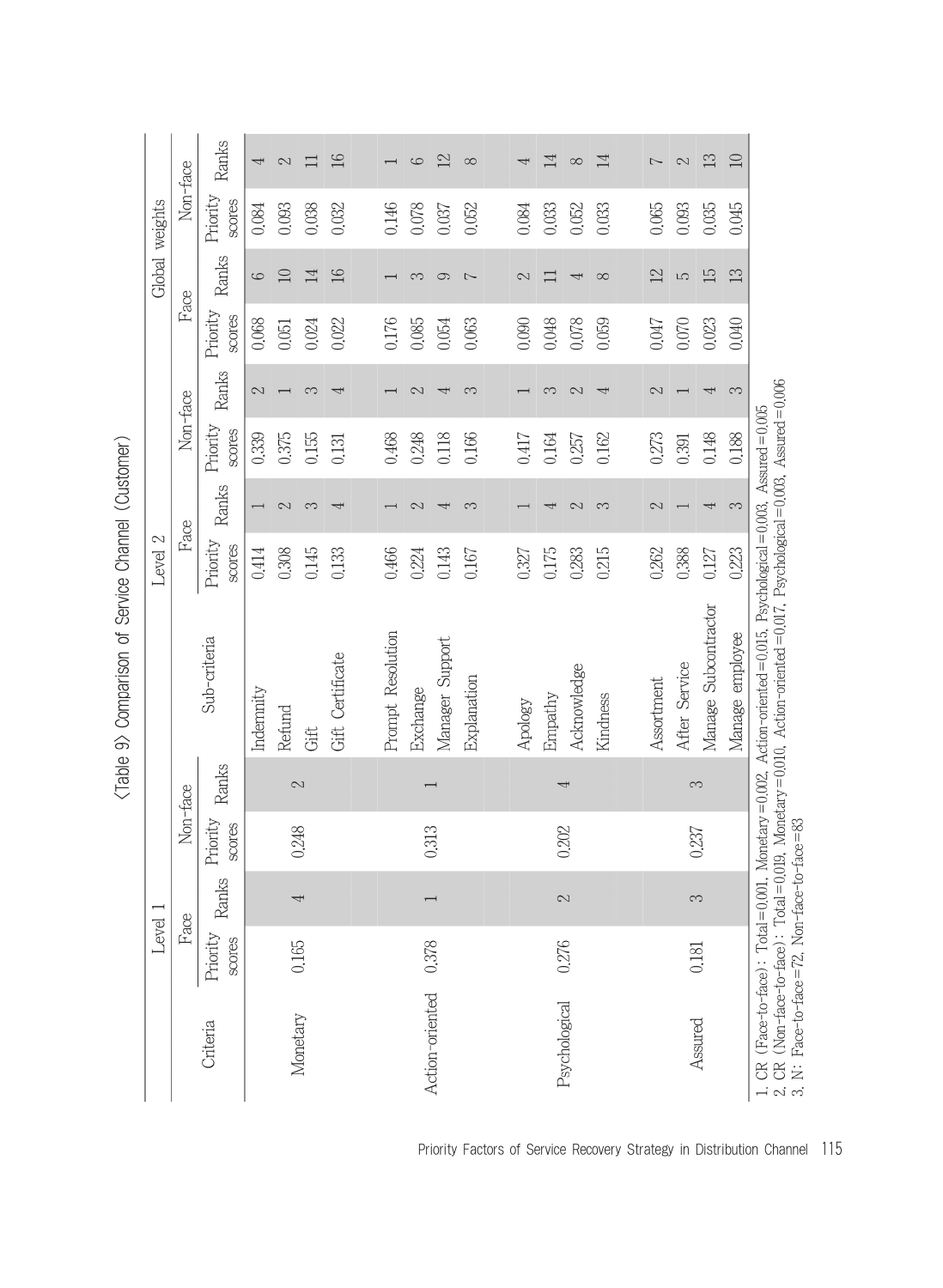in the order of action-oriented (37.8%), psychological (27.6%), assured (18.1%), monetary level (16.5%) and those of non-face-to-face services in the order of action-oriented (31.3%), monetary (24.8%), assured (23.7%), psychological level (20.2%), showing that the importance of recovery strategies customers think is different depending on the service channel. That is, in case of face-to-face services, action-oriented and psychological level were shown more importantly than simple monetary level, showing that customers regard relationship as important and want compensation for it in face-to-face services. On the other hand, action-oriented and monetary level was found to be more important than psychological level in non-faceto-face service, showing that simple compensation system may be effective. Also, Level 2 showed different results except for factors of action-oriented, assured level. Finally, looking at global weights, in case of face-to-face services, importance was found to be high in the order of prompt resolution (17.6%), apology (9.0%), exchange (8.5%), acknowledge (7.8%) but in the order of prompt resolution (14.6%), after service (9.3%), refund (9.3%), indemnity (8.4%) in case of non-face-to-face services. On the other hand, it was found that selection factors with relatively low importance in face-to-face services include factors of monetary and assured level such as gift certificate (2.2%), manage subcontractor (2.3%) gift (2.4%) and gift certificate (3.2%), empathy (3.3%), kindness (3.3%) in non-face-to-face services, showing different aspect from face-to-face services.

Additionally, we compared service recovery strategy selection priorities of service providers depending on service channel and as a result, assured level was answered to be the most recovery strategy, 29.3% in face-to-face services followed by monetary (27.1%), psychological (23.9%), action-oriented level (19.7%). On the other hand, monetary level (30.4%) was the highest in non-face-to-face services followed by assured (30.0%), psychological (19.9%), action-oriented level (19.7%).

## Ⅴ. Conclusion

#### 5.1 Conclusion

In this study, we tried to identify which recovery strategy customers think the most in the event of service failure in the distribution service industry. Also, we tried to find out if the idea of customers and service providers is the same and finally tried to identify if there is a difference in importance of recovery strategies customers think depending on service channel. It is very important to identify the recovery strategy and the proportion that customers really want. However, previous studies focused on classification and verification of only the levels of recovery strategies and do not provide in-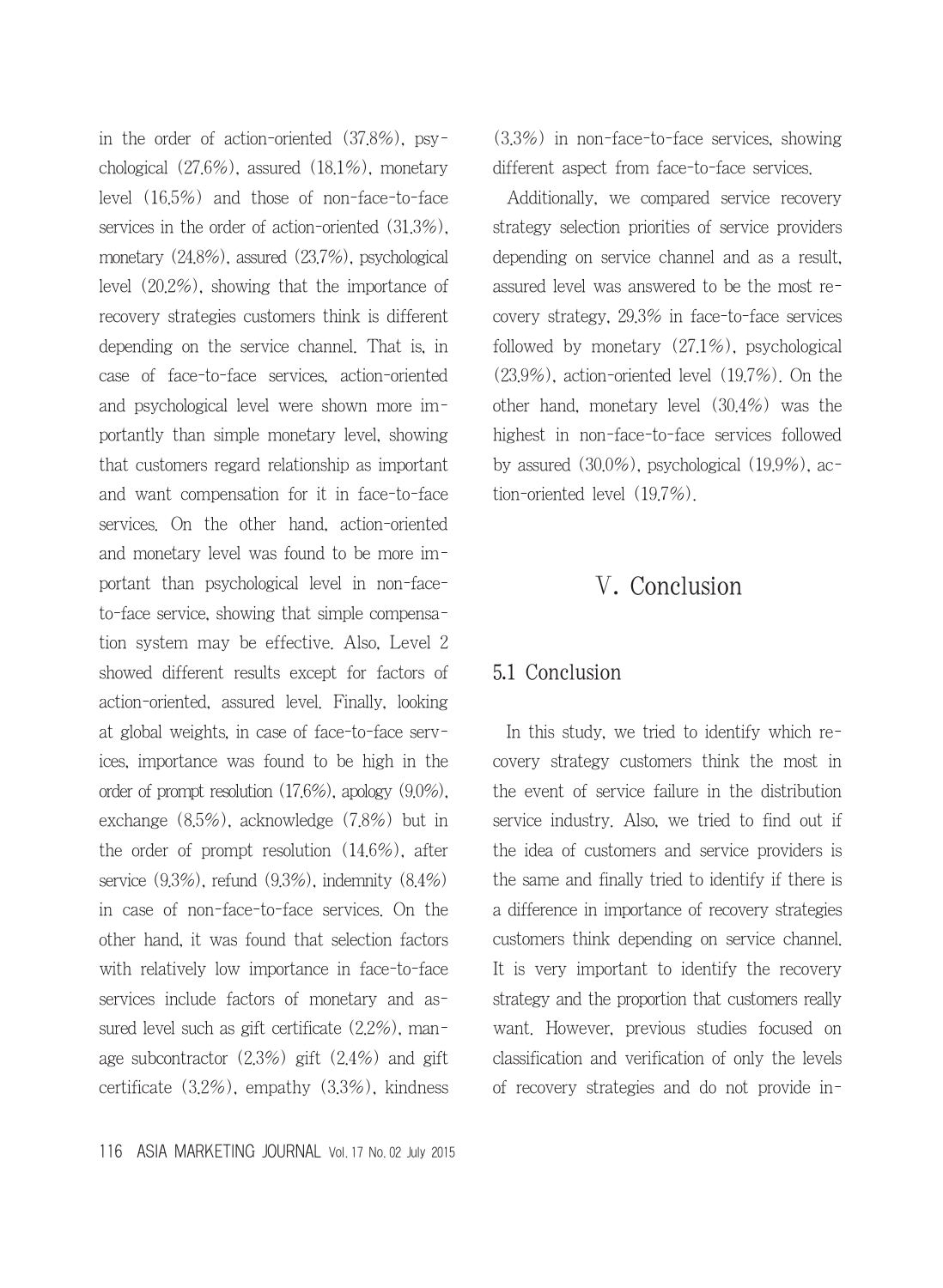formation regarding which level is relatively important. Therefore, we tried to importance and relative weight of service recovery strategies levels by using AHP analysis technique that can identify relative importance of a variety of factors. This allows this study to provide various implications about service recovery strategies of distributors. First, we tried to take one step further from the service sector and study service recovery strategies specialized in distributor services. The reason for this can be seen from responses about service failure experience targeting customers who experienced service failure of distributors. Dissatisfaction about delivery accounted for the large proportion followed by service failure about quality of the product, exchange, return, refund. These are more important factors especially for distributors than other service businesses and inappropriate service recovery for them has a negative effect on the company. Therefore, we tried to derive service recovery strategies especially required for distributors and compare and identify priority recovery emphasized by customers and service providers among various service recovery strategies.

First, importance and priority of recovery strategies customers think were identified and as a result, importance and relative weight were found to be high in the order of action-oriented (34.5%), psychological (23.6%), assured (21.2%), monetary level (20.7%). Also, according to Research Question 1 designed to identify if importance of service recovery strategies that customers think and importance that service providers think match or does not match, service providers think important in the order of assured (29.4%), monetary (27.7%), psychological (23.1%), action-oriented level (19.7%) but customers think important in totally different order. As mentioned earlier, this is because there are differences in perception between customers and service providers and failure is not recovered or satisfaction is not high even if many companies offer a variety of compensation in service failure situations.

Finally, for more detailed research, we classified service channels to conduct Research Question 2 and importance appeared in the order of action-oriented (37.8%), psychological (27.6%), assured (18.1%), monetary level (16.5%) in face-to-face services. On the other hand, it appeared in the order of action-oriented (31.3%), monetary (24.8%), assured (23.7%), psychological level(20.2%) in case of non-face-to-face services, showing that there is a difference the importance of recovery strategies customers think depending on service channel.

### 5.2 Theoretical Implication

We tried to study service recovery strategies specialized in distributor services. It is a challenge for expending study about service field. We identified the priorities through hierarchy design of new recovery strategies for distribution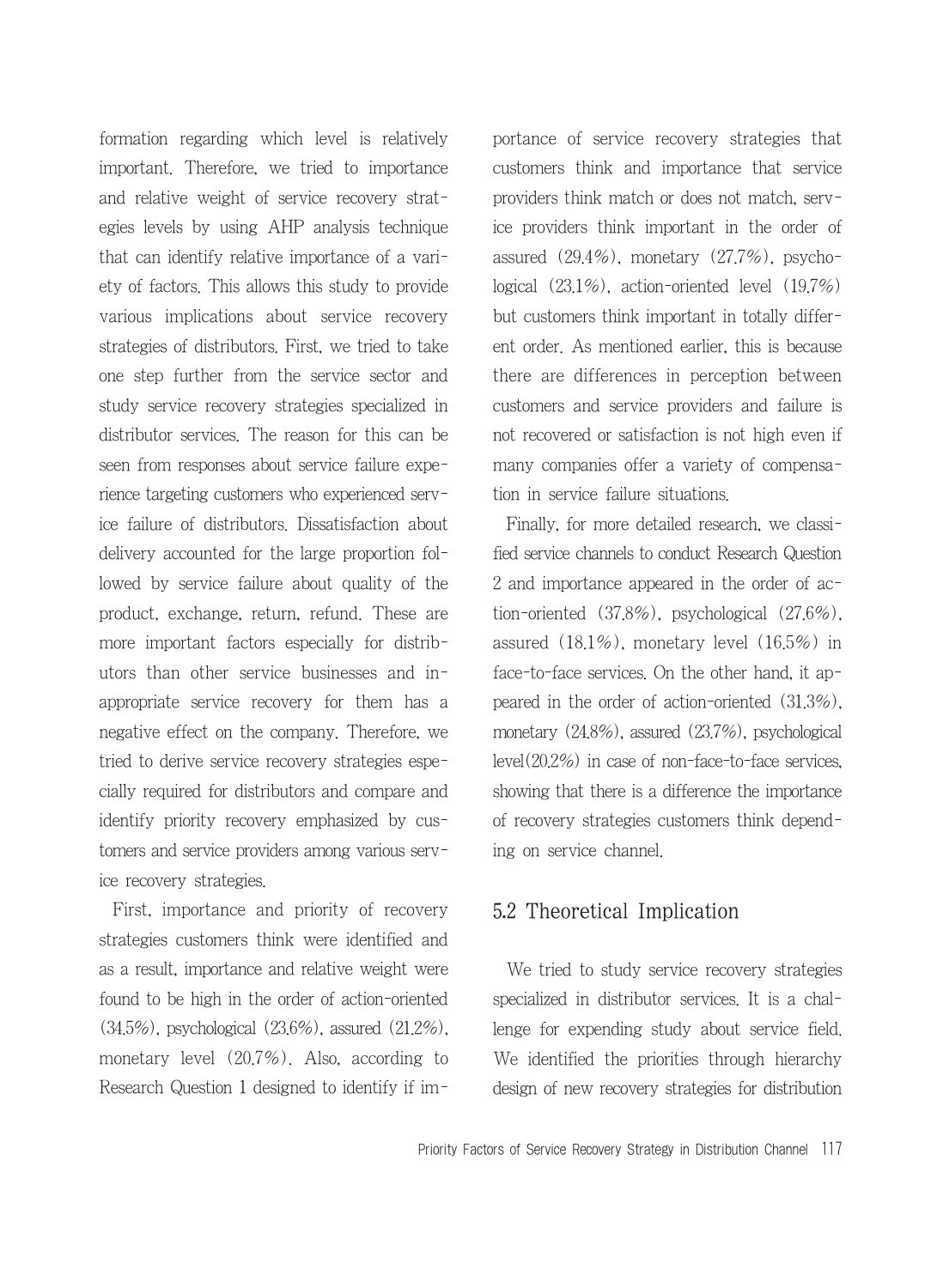service and comparison of each element out of existing fractional recovery strategies classification and fractional influence verification (Bell and Zemke 1987; Bitner et al. 1990; Smith, et al. 1999).

Especially we supported gap model of service quality presented by Parasuraman, Zeithaml, and Berry (1985). We discovered the difference of expected perception between customers and service providers for service recovery. Previous studies also suggest these recovery strategies but the question about which strategy must be preceded remained. The results of this study make it possible to think studies on recovery strategies more deeply.

Also, new types of distribution channel that couldn't be seen in the past appear in recent years. For example, distribution service industry of TV home shopping and social commerce hasn't been studied minutely. However, nowadays some researchers have studied characteristics of new channels and management strategies for it. So we thought that service recovery strategies must be studied according to these researches as well. That is why we expanded area of research that includes new types of distribution channel and we focused on the service recovery strategies by distribution channel. Therefore, we found the feature of lots of channels and conducted this study by classifying them into face-toface service channels and non-face-to-face service channels. According to Orth, Bouzdine-Chameeva and Brand (2013), contact between customer and service provider increases trust and leads to a positive attitude of customer. Service failure damaging truth, the customer wants to be rewarded with psychological dimension for recovery of truth in case of face-to-face service channels. Contrastive, in case of non-face-toface service channels, there is less truth than face-to-face service channels. Thus, non-faceto-face customer wants to be rewarded with monetary dimension than psychological dimension. In this study, there is academic implications in that this not only academically support the fact that satisfaction of recovery for service failure varies depending on service channel as mentioned by Hoffman, Kelly, and Forbes (2005) but shows that which factors customers think important depending on service channel.

### 5.3 Practical Implication

Practical implications presented in this study based on the results of study are as follows. First, action-oriented strategies customer think the most important imply that the delegation of authority for employees is a very important factor at the enterprise level. Prompt resolution for service failure situations and explanation, quick exchange of the product that caused the failure are related to the degree of authority of the employee. An authorized employee can respond quickly to the service failure situation because they employee can solve the problem by himself on behalf of the opinion of the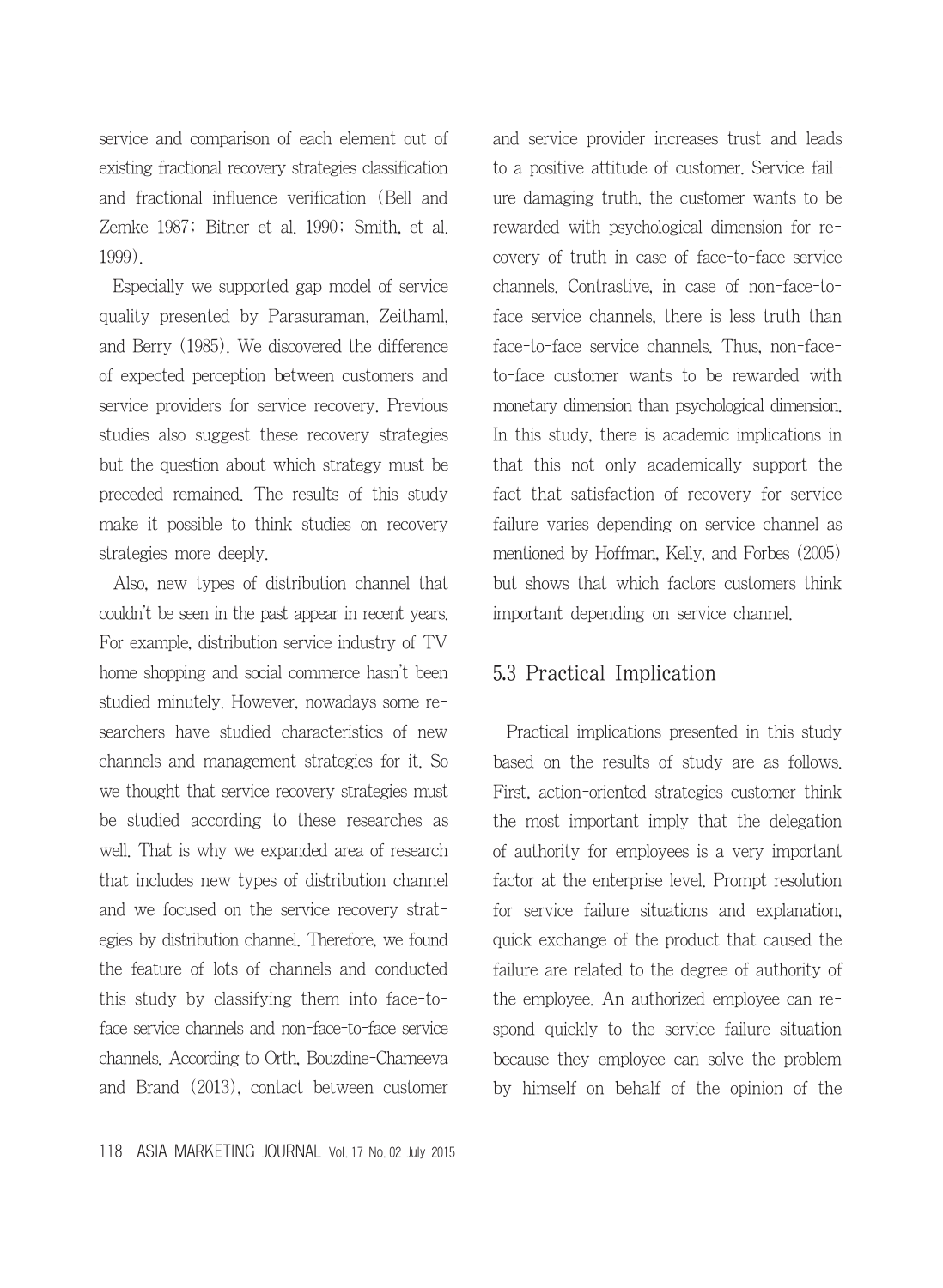organization. Of all levels of recovery strategies proposed, customers regarded prompt resolution of the problem as the most important. The ability to respond quickly to customers can be the most prominent recovery strategy than any action and therefore, it can be said to be very important for a company to give appropriate authority to its employees. Furthermore, we compared the importance of customers and providers for service recovery strategies and as a result, service providers evaluated the importance of recovery strategy of action-oriented level as the lowest. Ultimately, for 'prompt resolution' recovery strategy, customers evaluated the importance as 1st rank and service providers as 16th rank. This shows distinct differences in recognition between customers and service providers without filtration. Like the gap model of service quality presented by Parasuraman, Zeithaml, and Berry (1985), the difference of expected perception between customers and service providers for service recovery can have a tremendous impact on corporate management activity performance for customer satisfaction. Therefore, efforts to reduce this gap are essential and this can be said to be the most important implication presented in this study. In addition, psychological level followed by action-oriented level turned out to be an important factor in a recovery situation of customers and customers thought sincere apology for the problem from employees as important. These findings show that psychological compensation for customers must be prioritized than unconditional material compensation in distributors. Through this study, it was found that recovery strategies of psychological level are more important than those of monetary level at least in distributors. Also at the corporate level, strategies of increasing the effectiveness while reducing costs for service recovery will very pleasant. In addition, assured level takes priority over monetary level in terms of its importance. Customers want to listen to a definite answer about how the company will provide after-sales service for the problem in the service failure situation. That is, by promising problem-solving to customers in the future, a company must increase the reliability of the company and induce continuous visit by reducing perceived risk.

Global weights for detailed strategies of all levels can be listed in the order of prompt resolution of service failure, polite apology of employees, promise for after service, exchange for purchased products and indemnity. The notable fact is that the act of attempting service recovery through gift or gift certificate for service failure was found to be relatively the most unimportant factor for customers. It can be seen that customers do not like receiving gift certificates available in the company to customers who have resistance to the services of the company or receiving gift not directly related to problemsolving. On the other hand, refund and indemnity belonging to the detailed strategy of the same monetary level turned out to be rela-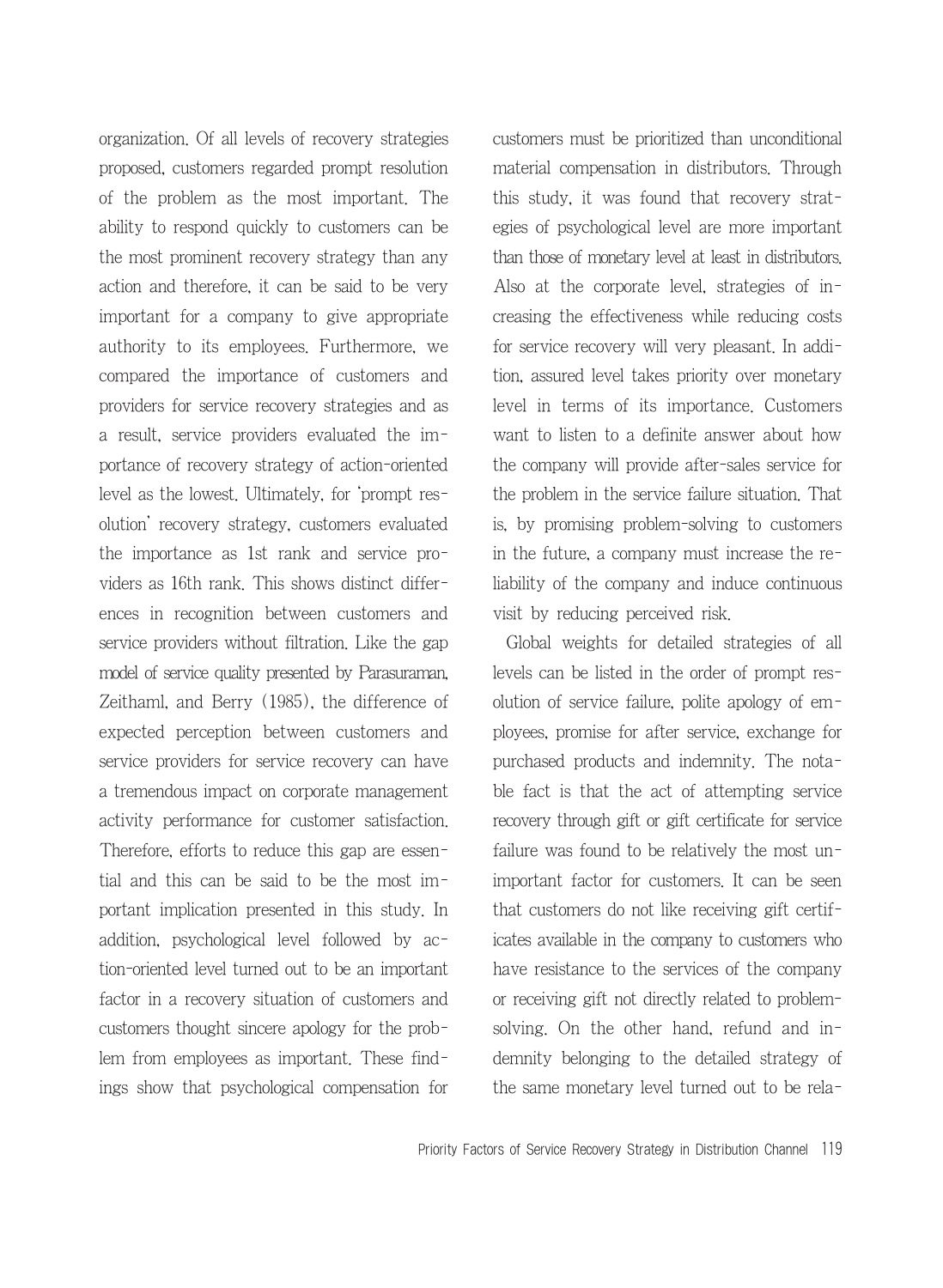tively important factors. In conclusion, companies must not waste costs by conducting recovery strategies that customers do not think important and give monetary compensation in the way that customers want and service recovery strategies of different levels must be conducted together to prevent them from leaving.

Also, we compared the importance of service recovery strategies depending on the distribution channel. As new types of distribution channel that couldn't be seen in the past appears in recent years, studies on the characteristics of each channel and resulting management strategies are underway. Realizing that studies on service recovery strategies must be carried out by channel in this context, we conducted this study by classifying them into face-to-face service channels and non-face-to-face service channels.

Customers evaluated action-oriented level as the most important recovery strategy in both the channel of direct contact with employees and channel of not direct contact with employees. However, as the second most important factor, they evaluated psychological level in face-toface channel and monetary level in non-faceto-face channel as important. This means it is more important to give psychological compensation that authenticity is felt than simple monetary compensation as the channel is frequently contacting with service provider and highly involved. On the other hand, it can be seen that they prefer monetary compensation if

company can make use of more useful service recovery strategies by identifying recovery strategies expected by customers depending on the characteristics of each channel. We additionally compared perception between

service failure occurs in non-face-to-face service with relatively low interaction. Therefore, the

customers and service providers in the area limited to non-face-to-face channels and as a result, customers think action-oriented level (31.3%) as the most important recovery strategy while service providers evaluate the importance of action-oriented level (19.7%) as the lowest. It was found that even if non-face-to-face distribution channel is a situation where there is no contact with employees but customers still expect service recovery of action-oriented level. In order to proactively respond to these expectations, the importance of action-oriented level non-face-to-face distribution service providers are currently thinking needs to be reconsidered.

Through the above results, it was found that there are differences between the importance of service recovery strategies generally customers think and importance of service providers think and relative weight. Also, it turned out that the priority of recovery strategy levels customers want and weight are different depending on distribution service channels. Through this, this study can provide practical implications like service recovery efforts should be applied differently depending on service channels and there should be changes in perception because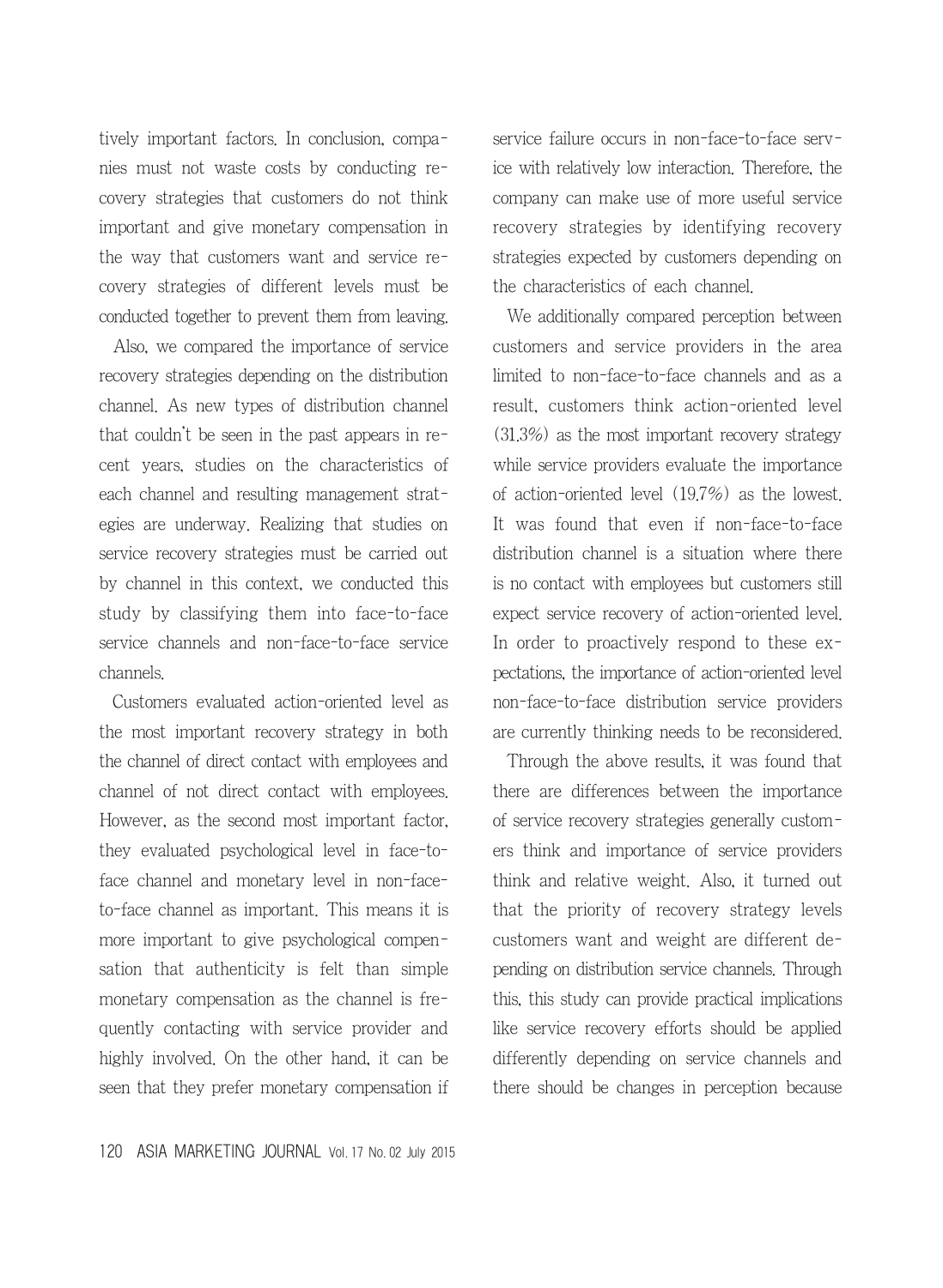there is a difference in perception with respect to the importance of service recovery strategies types between service providers and customers.

Also, relative importance evaluation for service recovery strategies according to distributor service failure can be a real help for a number of distributors. Companies cannot satisfy customers without a clear understanding of them. The results of this study give various types of distributors the opportunity to think meaning and importance of service recovery again and are considered to be very useful in planning more flexible and effective service recovery strategies.

## 5.4 Limitation and Directions for Future Research

In this study, we achieved the research purpose of examining which service recovery strategy customers think important during service failure and differences in perception for service recovery strategies between service providers and customers but there are the following limitations.

First, samples of different ages were not obtained. Generalization was difficult because most respondents are in their 20s, 30s and the number of samples was limited because it was difficult to collect data on employees in reality.

Second, in this study, we examined differences in perception for service recovery strategies between service providers and customers. However we collected data from service providers and customers separately due to the difficulty of data collection. Future research needs to use dyadic data to conduct more accurate comparison analysis.

Lastly, there may be difference in importance depending on the severity of service failure but we did not consider it. Future studies need to be carried out by considering some other variables such as severity of service failure or type of failure.

> $\langle$ Received February 9. 2015 $\rangle$  $\langle$ Revised July 23. 2015 $\rangle$  $\langle$  Accepted July 29, 2015 $\rangle$

## References

- Aczel, J. and Saaty, T. L.(1983), "Procedures for Synthesizing Ratio Judgments," Journal of Mathematical Psychology, 27(1), 93-102.
- Bell, C. R. and Zemke, R. E.(1987), "Service Breakdown: The Road to Recovery," Management Review, October, 32-35.
- Berry, L.(1995), On Great Services: A Framework for Action, Free Press, New York, NY.
- Berry, L. L. and Parasuraman, A. (1991), Marketing Service: Competing through Quality, New York: Free Press.
- Berry, L. and Yadav, M. S.(1996), "Capture and Communicate Value in the Pricing of Services," Sloan Management Review, 37 (4), 41-51.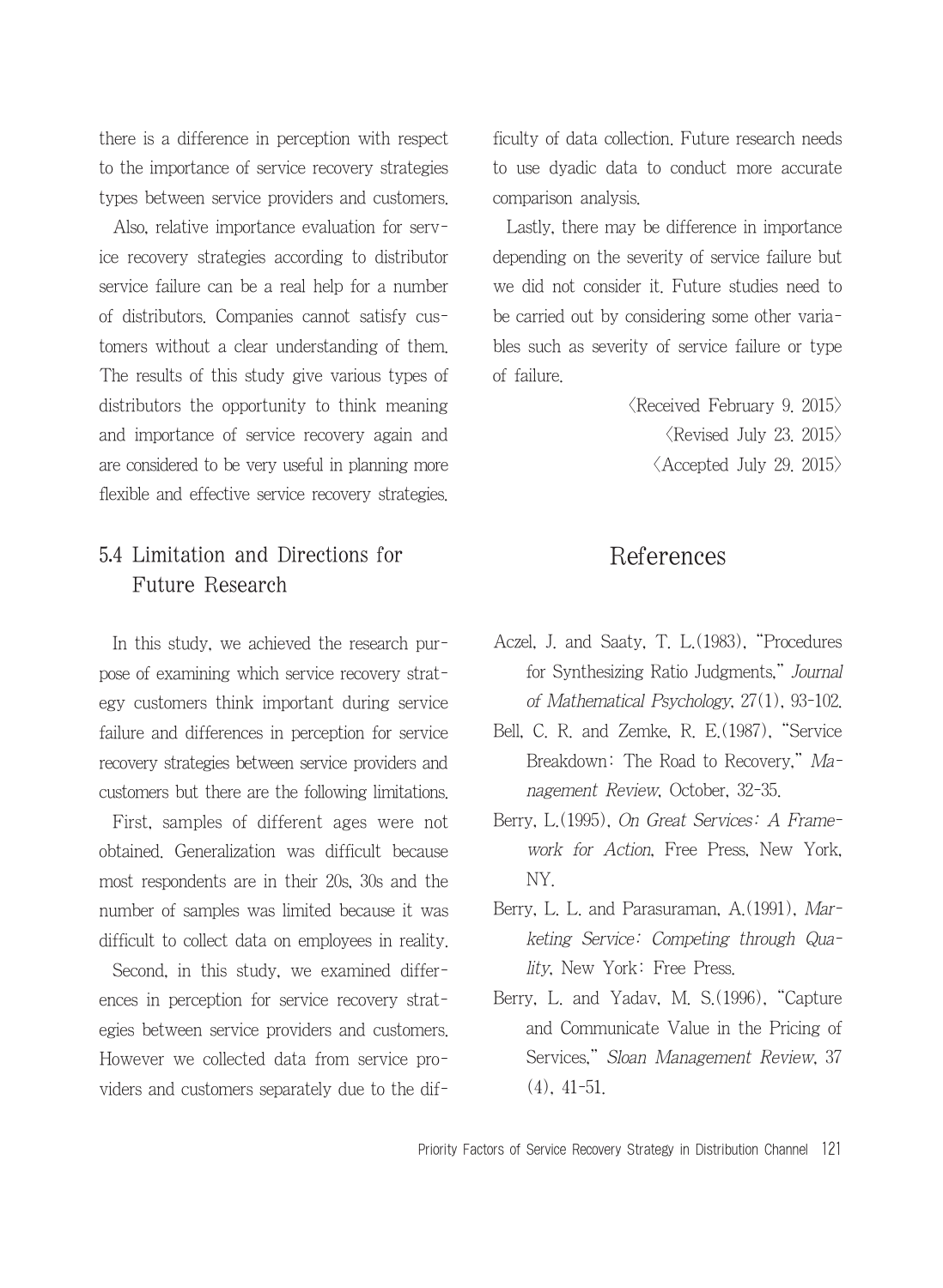- Bitner, M. J., Booms, B. H., and Mohr, L. A.(1994), "Critical Service Encounters: The Employee's Viewpoint," Journal of Marketing, 58(October), 95-106.
- Bitner, M. J., Booms, B. H., and Tetreault, M. S.(1990), "The Service Encounter: Diagnosing Favorable and Unfavorable Incidents," Journal of Marketing, 54(1), 71-84.
- Chuang, S. C., Cheng, Y. H., Chang, C. J. and Yang, S. W.(2012), "The effect of service failure types and service recovery on customer satisfaction: A mental accounting perspective," The Service Industries Journal, 32(2), 257-271.
- Chung-Herrera, B. G., Goldshmidt, N., and Hoffman, K. D.(2004), "Customer and Employee Views of Critical Service Incidents," The Journal of Services Marketing, 18 (4/5), 241-254.
- Etzel, M. J. and Silverman, B. I.(1981), "A Managerial Perspective on Directions for Retail Customer Dissatisfaction Research," Journal of Retailing, 57(Fall), 124-36.
- Folkes, V. S. and Kotsos, B.(1986), "Buyers' and Sellers' Explanations for Product Failure: Who Done It?," Journal of Marketing, 50(April), 74-80.
- Forbes, L. P., Kelley, S. W., and Hoffman, K. D.(2005), "Typologies of e-Commerce Retail Failures and Recovery Strategies," The Journal of Services Marketing, 19(5), 280- 92.

Goodwin, C. and Ross, I.(1992), "Consumer

Responses to Service Failures: Influence of Procedural and Interactional Fairness Perceptions," Journal of Business Research, 25 (2), 149-163.

- Gremler, D. and Bitner, M. J.(1992), Classifying Service Encounter Satisfaction Across Industries, In Marketing Theory and Applications, Chris T. Allen et al., (Eds), American Marketing Association, Chicago, IL, 111-118.
- Gupta, A., Su, B., and Walter, Z.(2004), "Risk Profile and Consumer Shopping Behavior in Electronic and Traditional Channels," Decision Support Systems, 38(3), 347-367.
- Hays, J. M. and Hill, A. V.(2001), "A Longitudinal Study of the Effect of a Service Guarantee on Service Quality," Production and Operations Management, 10(4), 405- 423.
- Heskett, J. L., Sasser, W., and Hart, C. W. L. (1990), Service Breakthroughts: Changing the Rules of the Game, New York: Free Press, 148-156.
- Hoffman, K. D. and Kelley, S. W.(2000), "Perceived Justice Needs and Recovery Evaluation: A Contingency Approach," European Journal of Marketing, 34(3/4), 418-432.
- Hoffman, K. D., Kelley, S. W., and Rotalsky, H. M.(1995), "Tracking Service Failures and Employee Recovery Efforts," Journal of Service Marketing, 9(2), 49-61.
- Hoffman, K. D., Kelley, S. W., and Chung, B. C.(2003), "A CIT Investigation of Servicescape

122 ASIA MARKETING JOURNAL Vol. 17 No. 02 July 2015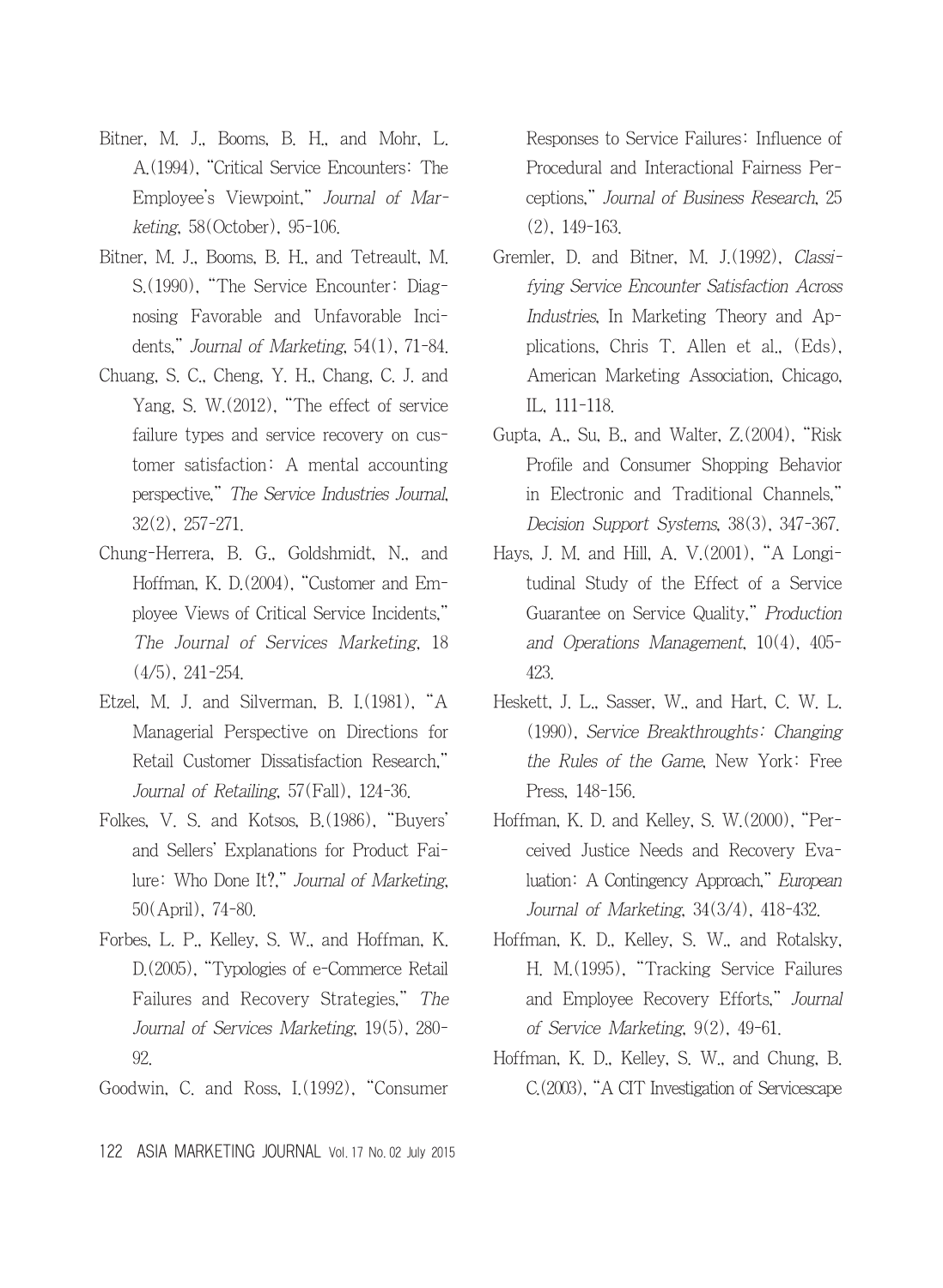Failures and Associated Recovery Strategies," Journal of Service Marketing, 17(4), 322- 340.

- Hoffman K. D., Kelly, S. W., and Forbes, L. P. (2005), "Typologies of e-Commerce Retail Failures and Recovery Strategies," Journal of Services Marketing, 19(5), 280-292.
- Jang, Y. H. and Park, M. H.(2005), "An Exploratory Study on Service Failures and Recovery Efforts in Internet Retailing," Journal of Consumption Culture, 8(4), 143- 162.
- Johnston, R. and Fern, A.(1999), "Service Recovery Strategies for Single and Double Deviation Scenarios," The Service Industries Journal, 19(2), 69-82.
- Kelley, S. W. and Davis, M. A.(1994), "Antecedents to Customer Expectations for Service Recovery," Journal of the Academy of Marketing Science, 22(1), 52-61.
- Kelley, S. W., Hoffman, K. D., and Davis, M. A.(1993), "A Typology of Retail Failure and Recoveries," Journal of Retailing, 69 (4), 429-452.
- Kim, Y. K.(2002), "Consumer Value: An Application to Mall and Internet Shopping," International Journal of Retail and Distribution Management, 30(12), 595-602.
- Koo, D. M.(2006), "The Fundamental Reasons of E-Consumers' Loyalty to an Online Store," Electronic Commerce Research and Applications, 5(2), 117-130.
- Li, Y. N., Tan, K. C., and Xie, M.(2002),

"Measuring Web-Based Service Quality," Total Quality Management, 13(5), 685-700.

- Lidén, S. B. and Skålén, P.(2003), "The Effect of Service Guarantees on Service Recovery," International Journal of Service Industry Management, 14(1), 36-58.
- Lim, H. J. and Dubinsky, A. J.(2004), "Consumers' Perceptions of E-Shopping Characteristics: An Expectancy-Value Approach," Journal of Services Marketing, 18(7), 500- 513.
- Mattila, A. S. and Patterson, P. G.(2004), "Service Recovery and Fairness Perceptions in Collectivist and Individualist Contexts," Journal of Service Research, 6(4), 336-346.
- McCollough, M. A.(2010), "Service guarantees: A Review and Explanation of Their Continued Rarity," Academy of Marketing Studies Journal, 14(2), 27-54
- McCollough, M. A. and Bharadwaj, S. G.(1992), The Recovery Paradox: An Examination of Consumer Satisfaction in Relation to Disconfirmation, Service Quality, and Attribution Based Theories, in Chris T. Allen et al. (eds.), Marketing Theory and Applications, Chicago, IL: American Marketing Association.
- McCollough, M. A. and Gremler, D. D.(2004), "A Conceptual Model and Empirical Examination of the Effect of Service Guarantees on Post-purchase Consumption Evaluations," Managing Service Quality,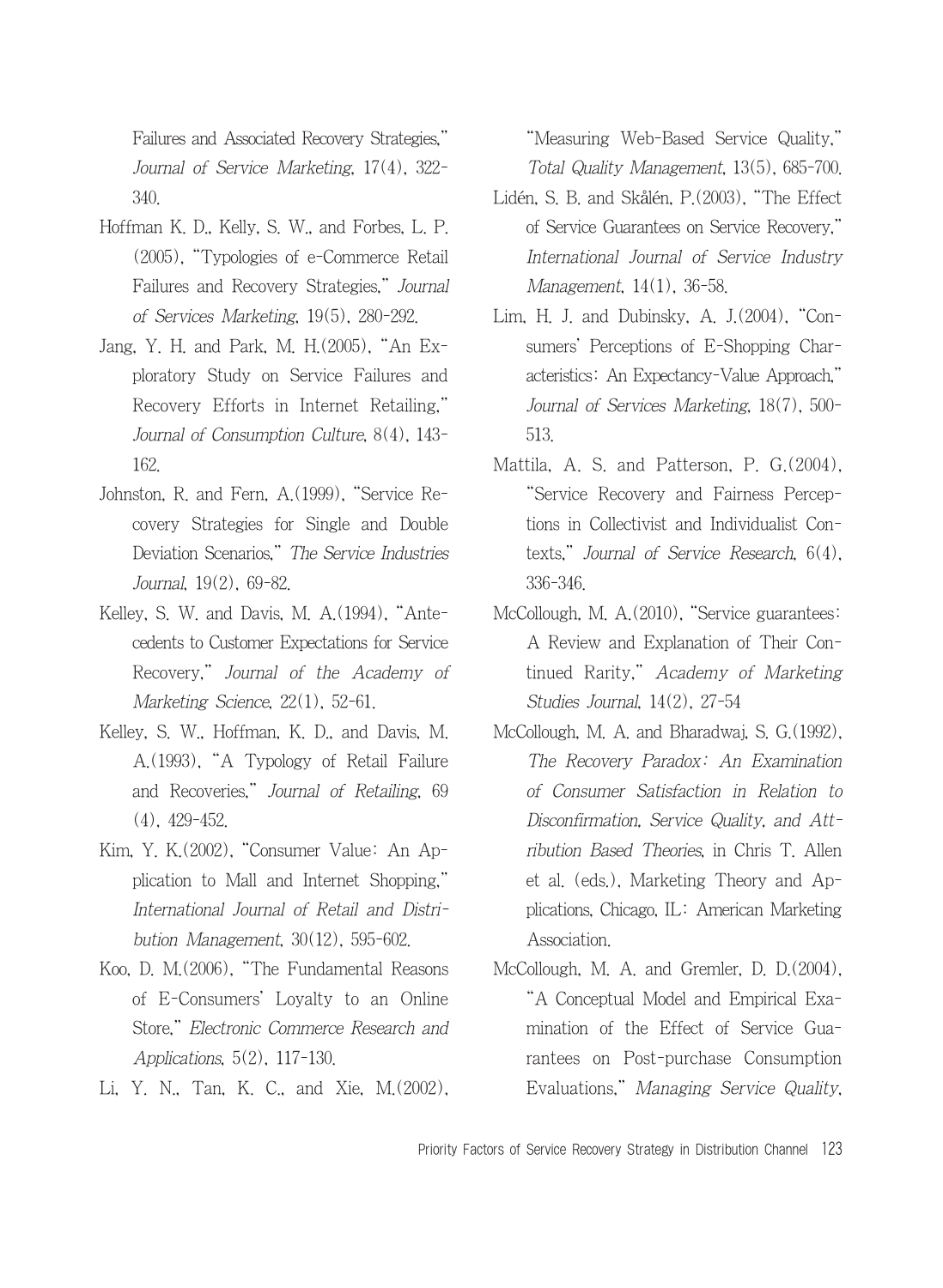14(1), 58-74.

- Miller, G. A.(1956), "The Magical Number, Seven Plus or Minus Two: Some Limits on our Capacity to Process Information," Psychological Review, 63, 81-97.
- Orth, U. R., Bouzdine-Chameeva, T., and Brand, K.(2013), "Trust During Retail Encounters: A Touchy Proposition," Journal of Retailing, 89(3), 301-314.
- Parasuraman, A., Zeithaml, V. A., and Berry, L. L.(1985), "A Conceptual Model of Service Quality and Its Implications for Future Research," Journal of Marketing, 49 (4), 41-50.
- Patterson, P. G., Cowley, E., and Prasongsukarn, K.(2006), "Service Failure Recovery: The Moderating Impact of Individual-level Cultural Value Orientation on Perceptions of Justice," International Journal of Research in Marketing, 23(3), 263-277.
- Reichheld, F. F.(1996), "Learning from Customer Defections," Harvard Business Review, 74(2), 56-69
- Reichheld, F. F. and Sasser, W. E. Jr(1990), "Zero Defections: Quality Comes to Services," Harvard Business Review, 68(5), 105-111.
- Saaty, T. L.(1980), The Analytic Hierarchy Process, McGraw-Hill International, New York, NY, U.S.A.
- Saaty, T. L.(1990), "How to Make a Decision: The Analytic Hierarchy Process," European Journal of Operational Research, 48(1), 9-26.
- Saaty, T. L. and Vargas, L. G.(1982), The

Logic of Priorities: Applications of Business, Energy, Health and Transportation, Kluwer Academic Publishers, London.

- Saaty, T. L. and Vargas, L. G.(2001), Models, Methods, Concepts and Applications of the Analytic Hierarchy Process, Kluwer Academic Publisher, Boston, MA.
- Singh, J.(1990), "Voice, Exit, and Negative Word-of-mouth Behaviors: An Investigation Across Three Service Categories," Journal of the Academy of Marketing Science, 18 (1), 1-15.
- Smith, A. K., Bolton, R. N., and Wagner, J. (1999), "A Model of Customer Satisfaction with Service Encounters Involving Failure and Recovery," Journal of Marketing Research, 36(3), 356-372.
- Sparks, B. A. and McColl-Kennedy, J. R.(2001), "Justice Strategy Options for Increased Customer Satisfaction in a Services Recovery Setting," Journal of Business Research, 54, 209-218.
- Tax, S. and Brown, S.(1998), "Recovering and Learning from Service Failure," Sloan Management Review, 40(1), 75-88.
- Triantaphyllou, E. and Mann, S. H.(1995), "Using the Analytic Hierarchy Process for Decision Making in Engineering Applications: Some Challenges," International Journal of Industrial Engineering, 2(1), 35-44.
- Vaidya, O. S. and Kumar, S.(2006), "Analytic Hierarchy Process: An Overview of Applications," European Journal of Operational

124 ASIA MARKETING JOURNAL Vol. 17 No. 02 July 2015